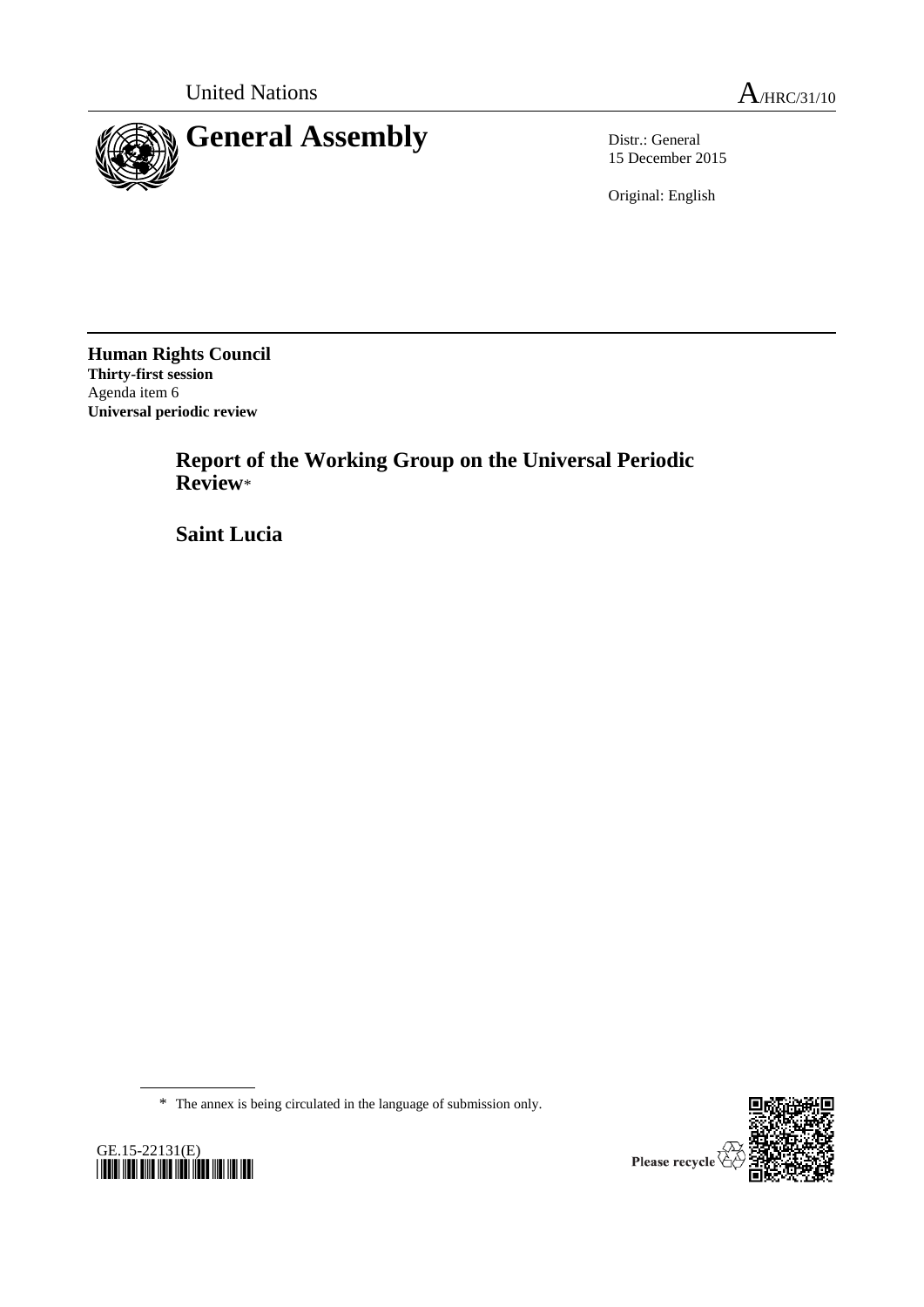### A/HRC/31/10

# Contents

|       |           | Page |
|-------|-----------|------|
|       |           | 3    |
|       |           | 3    |
|       | A.        | 3    |
|       | <b>B.</b> | 6    |
| Π.    |           | 14   |
| Annex |           |      |
|       |           | つつ   |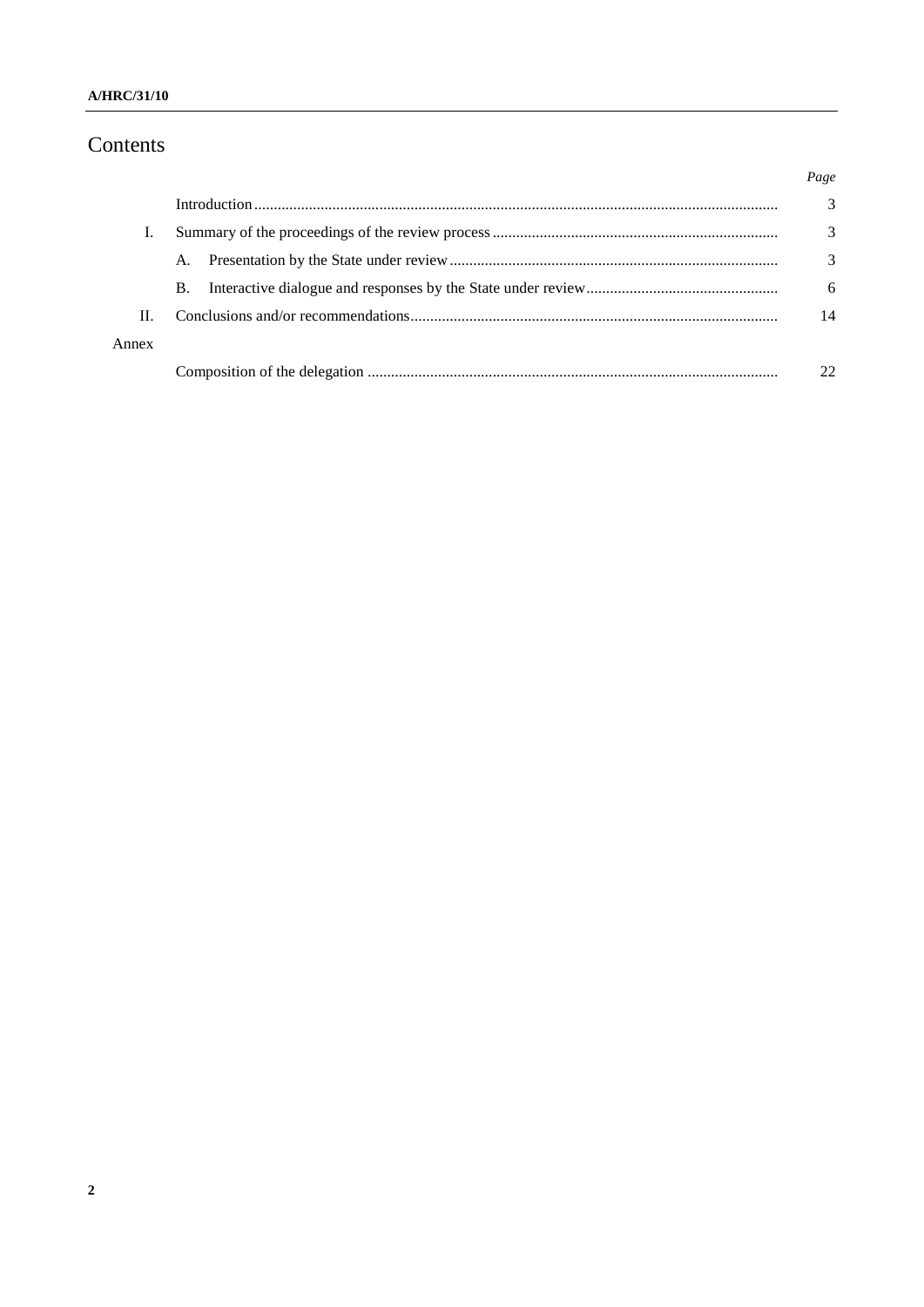## **Introduction**

1. The Working Group on the Universal Periodic Review, established in accordance with Human Rights Council resolution  $5/1$ , held its twenty-third session from 2 to 13 November 2015. The review of Saint Lucia was held at the 7th meeting, on 5 November 2015. The delegation of Saint Lucia was headed by the Permanent Representative of Saint Lucia to the United Nations in New York, Menissa Rambally. At its 14th meeting, held on 10 November 2015, the Working Group adopted the report on Saint Lucia.

2. On 13 January 2015, the Human Rights Council selected the following group of rapporteurs (troika) to facilitate the review of Saint Lucia: Brazil, Ethiopia and Ireland.

3. In accordance with paragraph 15 of the annex to Human Rights Council resolution 5/1 and paragraph 5 of the annex to Council resolution 16/21, the following documents were issued for the review of Saint Lucia:

(a) A national report submitted/written presentation made in accordance with paragraph 15 (a) (A/HRC/WG.6/23/LCA/1);

(b) A compilation prepared by the Office of the United Nations High Commissioner for Human Rights (OHCHR) in accordance with paragraph 15 (b) (A/HRC/WG.6/23/LCA/2);

(c) A summary prepared by OHCHR in accordance with paragraph 15 (c) (A/HRC/WG.6/23/LCA/3).

4. A list of questions prepared in advance by Kenya, Liechtenstein, Mexico, Slovenia, Spain and the United Kingdom of Great Britain and Northern Ireland was transmitted to Saint Lucia through the troika. These questions are available on the extranet of the Working Group.

## **I. Summary of the proceedings of the review process**

#### **A. Presentation by the State under review**

5. The delegation opened by stating that the second review of Saint Lucia had occurred in the context of two significant ongoing democratic processes that had had an impact on the human rights and fundamental freedoms of its citizens: a constitutional reform and the incorporation of the 2030 Agenda for Sustainable Development into national development plans.

6. The constitutional reform, which had for years been in progress, through successive Governments, sought to bridge the gap between democracy and the fundamental Charter and to bring that document in line with the island's changing social and political circumstances. Regarding the 2030 Agenda, the delegation noted that the Government believed that the security of the rights and well-being of all its citizens was an important pillar in the country's development.

7. Since its first review, Saint Lucia had experienced a series of challenges that had affected the Government's ability to maintain the balance between meeting its international human rights obligations and responding to emerging crises that required the Government to safeguard its citizens from immediate harm.

8. The delegation acknowledged that the Government faced challenges in implementing its obligations and the recommendations previously received. Aside from the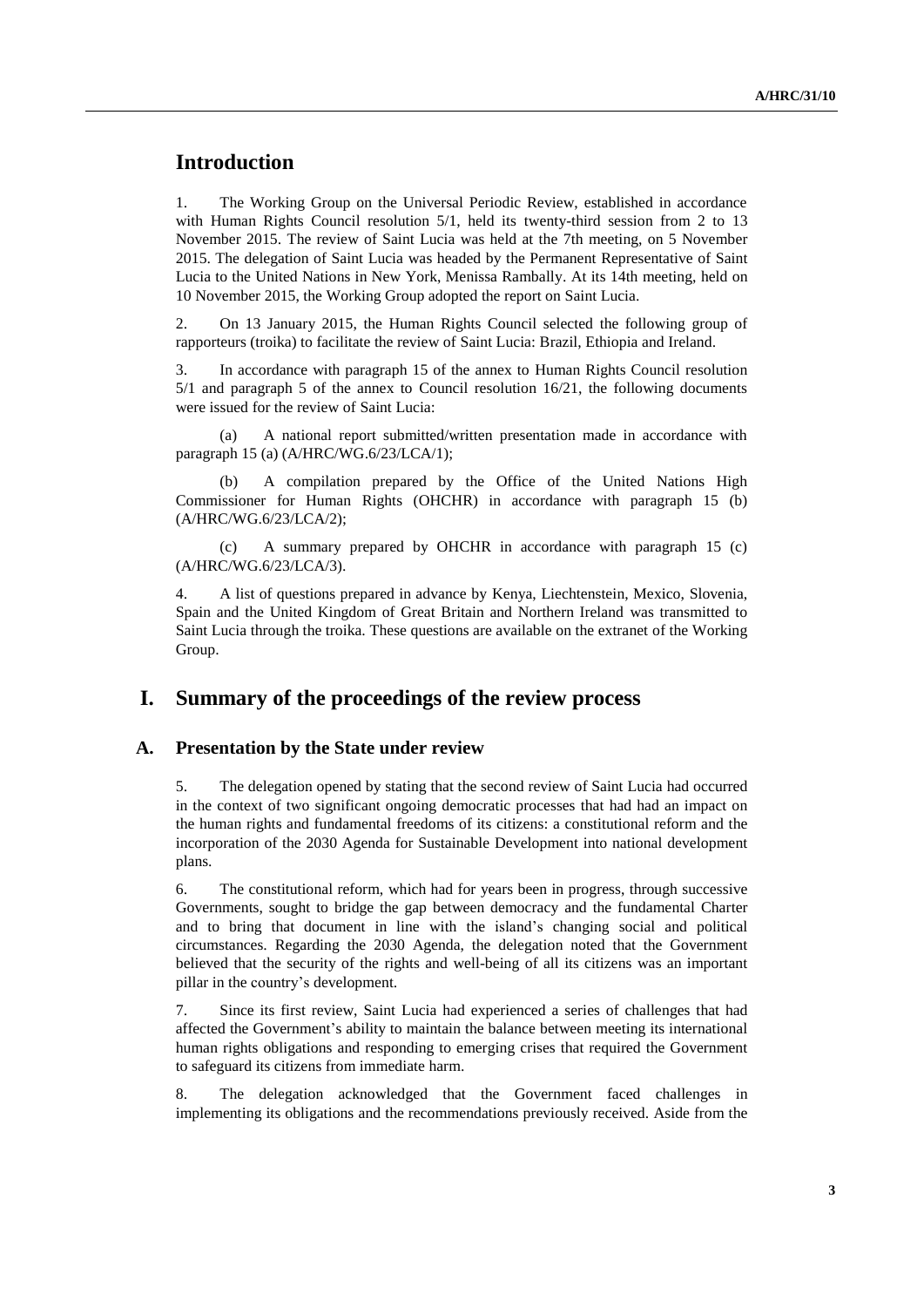impact that the constitutional reform and other processes had on informing the Government's priorities, the real and immediate challenge was that of the limitations in terms of human and technical capacity. For instance, the legal department of the Ministry of External Affairs, International Trade and Civil Aviation was staffed with just one legal officer, who had the responsibility for all legal matters across all three of the Ministry's portfolios. The capacity of the Attorney General's Chambers was also limited to one legislative drafter.

9. Nonetheless, the delegation expressed its intention to announce, by the thirty-first session of the Human Rights Council, further achievements in the area of human rights. For instance, the formal process towards the ratification of the amendments to the Rome Statute of the International Criminal Court adopted in Kampala in 2010 had started. Also, work was under way to establish a centralized database to manage international instruments, which would allow easier access to information concerning the obligations of Saint Lucia, thus assisting in the processing of reports.

10. Since independence, the participation of women in key sectors of society had been significant. According to a report of the International Labour Organization dated January 2015, 52.3 per cent of managerial positions in Saint Lucia were held by women. Moreover, the constitutional reform process was headed by a female justice.

11. Endeavours such as the Women in Equality Empowerment Programme, the complete revamping of the education system through the Education Act of 1999 and the active participation of women at the helm in both the public and private sectors, were further evidence of the Government's commitment to ensuring equality.

12. With the goal of sustaining the principle of equity between men and women, Saint Lucia affirmed its commitment to the full implementation of all the provisions enshrined in the Convention on the Elimination of All Forms of Discrimination against Women.

13. The Government guarded jealously its role as protector of children, leading it to guide and shape national policies and efforts to protect the vulnerable and ensure equal opportunities for children in all parts of the country.

14. In 2012, the National Action Child Protection Committee was established with the goal of coordinating and reporting on the implementation of the Convention on the Rights of the Child. The Government intended to provide the Committee with adequate human, technical and financial resources to enable it to effectively implement and coordinate comprehensive, coherent and consistent policies for protecting the rights of the child, in line with the State's obligations.

15. A child-friendly budgeting approach had been introduced under the auspices of the Ministry of Finance to increase and better allocate funding for youth-related matters. Concrete and dedicated efforts were being made to safeguard disadvantaged, vulnerable and abused children in the education system and in society at large.

16. With respect to the use of corporal punishment on children, the delegation noted that, with the introduction of a child-friendly schools programme, many educational institutions had embraced alternative methods of disciplining students.

17. The use of corporal punishment on children would also be considered in the context of the ongoing reform of the juvenile justice system, together with the issue of sentencing minors to life imprisonment.

18. The Government was considering enacting ordinary legislation addressing discrimination on the grounds of sexual orientation, as suggested by the Constitutional Reform Commission. To that end, the Labour Code Act of 2006 made it unlawful for an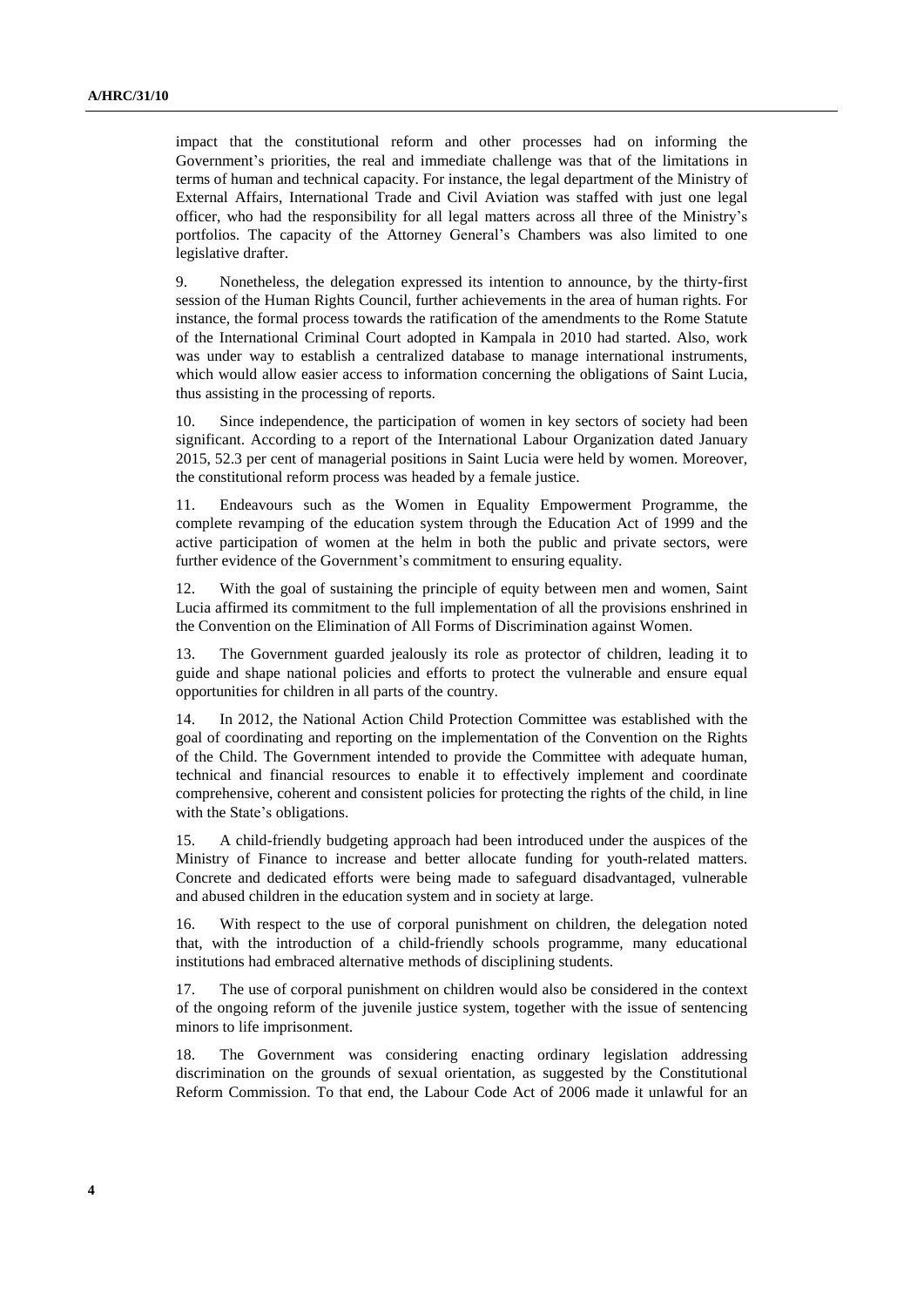employer to dismiss or institute disciplinary action against an employee on the basis of sexual orientation.

19. In the national report it was emphasized that all Saint Lucians, including lesbian, gay, bisexual, transgender and intersex persons, were afforded full protection under the Constitution, as it provided judicial redress to any individual alleging that his or her fundamental rights had been or were likely to be contravened.

20. Additionally, the Government was establishing a police unit to handle cases of sexual violence. The unit would be headed by the Assistant Commissioner of Police and handle all matters pertaining to sexual violence, including cases of abuse against vulnerable groups such as women and children.

21. As indicated in the national report, Saint Lucia had a national helpline that did not deal only with potential cases of suicide but also with other social and emotional issues. The helpline made it possible for victims of sexual abuse to speak freely and seek the requisite assistance.

22. During the preparation of the national report, the Government consulted a wide cross-section of civil society, which allowed it to gauge the opinion of its people on myriad areas concerning human rights.

23. The Government was able to ascertain how policy decisions such as the provision of grants of 500 East Caribbean dollars to students entering secondary school had benefited parents and students alike, how the school mentoring programme had corrected the course of at-risk youths and how women who could not ordinarily afford obstetric and maternal services had been able to meet their health-care needs.

24. Furthermore, following the Government's requests for input from across civil society, contributions were received from non-profit organizations such as Rise Saint Lucia Inc. and United and Strong, which advocated the rights of children and lesbian, gay, bisexual, transgender and intersex persons, respectively.

25. Saint Lucia had made solid progress in the area of health care. The Government sought to ensure that all persons, regardless of their socioeconomic standing, had access to adequate, efficient and quality care. Considerable resources had been dedicated to improving health services, facilities and available medical treatment, with special emphasis placed on women's health and HIV/AIDS.

26. The Constitution reflected the Government's intolerance for torture and the 2008 Criminal Code specifically prohibited the use of excessive force by any member of society against another. Under the Integrity in Public Life Act of 2000, a commission was created and tasked with receiving and investigating complaints against public officials.

27. Furthermore, the provisions of the Criminal Code denouncing the use of torture, physical abuse and excessive force applied as much to the police as it did to any ordinary citizen. In line with those provisions, a correctional officer using any form of torture on an inmate could serve up to seven years in prison.

28. Amendments made to the Police Complaints Act of 2013 provided the Minister of Home Affairs and National Security with the power to launch an investigation into any alleged incidence of abuse of force by any member of the police against any member of the public. The Act also introduced a more thorough and transparent method of investigating alleged grievances brought forward by members of the public against the police. A twotiered approach to handling complaints was established whereby complaints had to first filter through the Police Complaints Unit and then to the Police Complaints Commission, which is wholly independent from the police.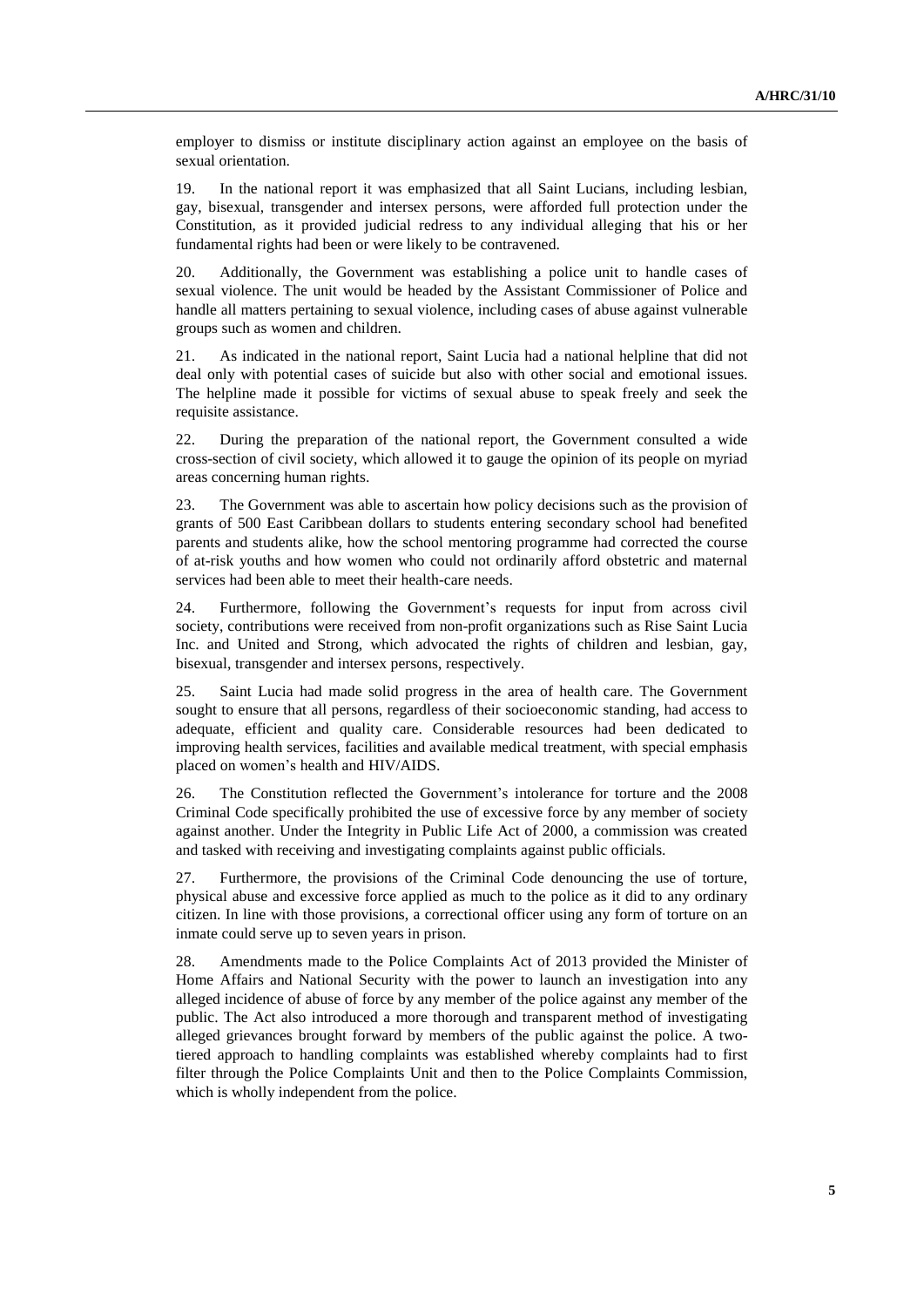29. With respect to the alleged extrajudicial killings by the Royal Saint Lucia Police Force, the delegation recalled that the Government had obtained the assistance of the Caribbean Community (CARICOM) Implementation Agency for Crime and Security to further investigate the matter.

30. The Implementation Agency had produced a report prepared by investigators of the Jamaica Constabulary Force. In March 2015, the Prime Minister made a statement on the matter, providing general information on the findings of the investigation and indicating that the report had been passed on to the Office of the Director of Public Prosecutions, which handled all criminal prosecutions. He noted that the Government would provide all the resources necessary to assist the Crown Prosecution Service in pursuing the matter.

31. The delegation considered that the commitment of Saint Lucia to its citizens' right to remedy and the effective administration of justice had met with hurdles along the way, as the workings of the legal system were crippled by financial, technical and human limitations, which had resulted in insufficient judicial officers, court staff and court rooms. The delegation indicated that the support of relevant agencies and friendly States was most welcome.

32. On capital punishment, the Constitutional Reform Committee acknowledged, in its report before Parliament, that during the process to raise awareness among the public at large very strong views for and against capital punishment had been expressed. The Committee recommended keeping capital punishment. The question was currently being debated in Parliament and a final decision on the matter was pending.

33. The Government had continued to champion poverty reduction and sustainable development through specific policies and programmes since the previous review. One example was the recently introduced social protection reform programme, which made it easier to identify individuals requiring social assistance and ensured that the assistance reached those most in need, and the development of a management information system for social assistance programmes aimed at keeping all relevant information in one location.

34. Also, the Government, in tandem with the World Bank, had completed an assessment of the effectiveness and efficiency of the delivery of social safety net programmes. The Government intended to implement the resulting recommendations.

#### **B. Interactive dialogue and responses by the State under review**

35. During the interactive dialogue, 44 delegations made statements. Recommendations made during the dialogue are to be found in section II of the present report.

36. Portugal welcomed the ratification by Saint Lucia of two optional protocols to the Convention on the Rights of the Child, while expressing concern that provisions of the Convention had not been fully incorporated into domestic legislation. Portugal also commended Saint Lucia for signing the International Covenant on Civil and Political Rights and the Convention on the Rights of Persons with Disabilities. Portugal made recommendations.

37. Sierra Leone applauded the efforts to improve the water supply situation. It urged that children and youth with learning disabilities be included in all educational programmes. Sierra Leone commended the enactment of the Police Complaints Act and encouraged speedy implementation of the "use-of-force policy" for the Royal Saint Lucia Police. It encouraged integrating the Convention on the Rights of the Child into domestic law; mandating the National Action Child Protection Committee to guarantee the minimum age of criminal liability and to deal with discrimination against children born out of wedlock, juvenile justice and corporal punishment; and ratifying the Optional Protocol to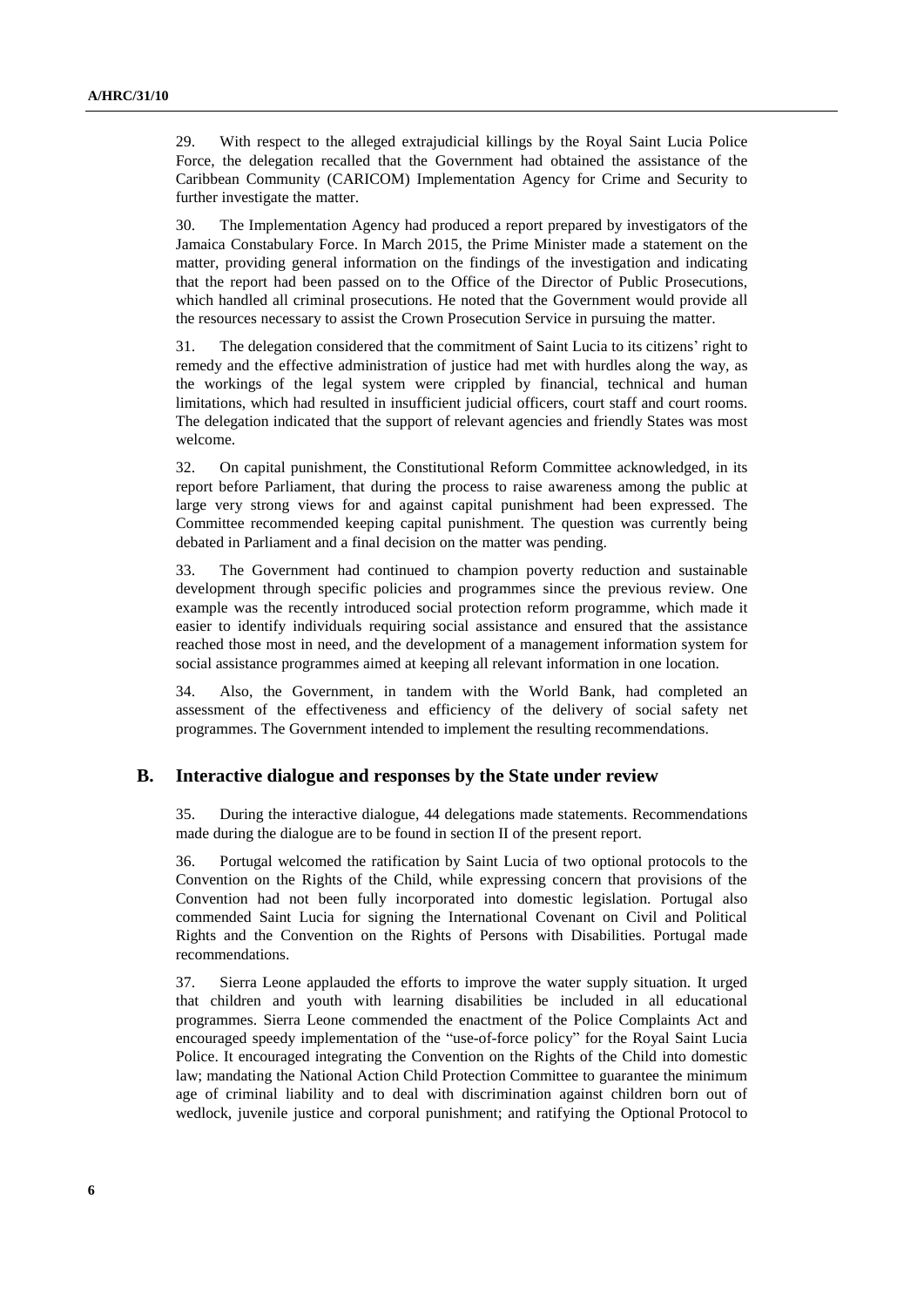the Convention on the Rights of the Child on a communications procedure. Sierra Leone enquired on the role that civil society played in addressing human rights. and. It made recommendations.

38. Slovenia welcomed the adoption by Saint Lucia of programmes to include marginalized youth in education and to reduce the number of dropouts. Slovenia commended Saint Lucia for engaging in awareness-raising activities against corporal punishment as well as training sessions and parenting programmes to promote alternative forms of punishment, while it remained concerned that corporal punishment remained legal. Slovenia expressed concern at the persistence of child labour and at the lack of a constitutional prohibition of discrimination on the basis of sexual orientation and gender identity, which meant that lesbian, gay, bisexual, transgender and intersex persons could be persecuted and harassed. Slovenia noted with regret that Saint Lucia had still not become a party to several core human rights treaties. Slovenia made recommendations.

39. South Africa was encouraged that Saint Lucia intended to meet its obligations on the ratification of international instruments and on reporting, despite capacity constraints. South Africa welcomed the major strides made in ensuring the empowerment of women and the fact that women in rural areas had better access to education and vocational training programmes. It also welcomed the affirmation of the rights of all children to receive an education and the prohibition of students being refused admission to schools on discriminatory grounds. South Africa was encouraged by the fact that the Constitution of Saint Lucia prohibited discrimination on the basis of sex, race, place of origin, political opinion, colour or creed. It made recommendations.

40. Spain recognized the efforts and proactive policies of Saint Lucia for the recognition and protection of human rights, including the ratification of two of the optional protocols to the Convention on the Rights of the Child and the signature of International Covenant on Civil and Political Rights and the Convention on the Rights of Persons with Disabilities. Spain expressed its appreciation for the non-application of the death penalty in Saint Lucia and for the Government's efforts to combat gender discrimination. Spain made recommendations.

41. Trinidad and Tobago noted with satisfaction that, since the first universal periodic review, in 2011, Saint Lucia had increased its commitment to the protection and promotion of human rights, despite the lack of financial and technical resources. Trinidad and Tobago was pleased to note the legislative advances made to protect the rights of children and, in particular, the establishment of the National Action Child Protection Committee in 2012. Trinidad and Tobago made recommendations.

42. The United States of America noted that certain actions had been taken to reform the police force since extrajudicial killings allegedly took place in 2010-2011. The United States remained deeply concerned at the apparent continued impunity for officers possibly involved in those alleged killings, and the resulting lack of accountability and diminished respect for law enforcement and the rule of law. It asked whether, in line with the Prime Minister's address in March, a special investigative committee had been established to investigate those allegations and implement the recommendations in the report of the CARICOM Implementation Agency for Crime and Security. It remained concerned at the criminalization of same-sex sexual conduct between consenting adults, which contributed to pervasive discrimination against lesbian, gay, bisexual, transgender and intersex persons. It made recommendations.

43. Uruguay praised Saint Lucia for acceding to the Protocol to Prevent, Suppress and Punish Trafficking in Persons, especially Women and Children, supplementing the United Nations Convention against Transnational Organized Crime, ratifying two optional protocols to the Convention on the Rights of the Child and signing the International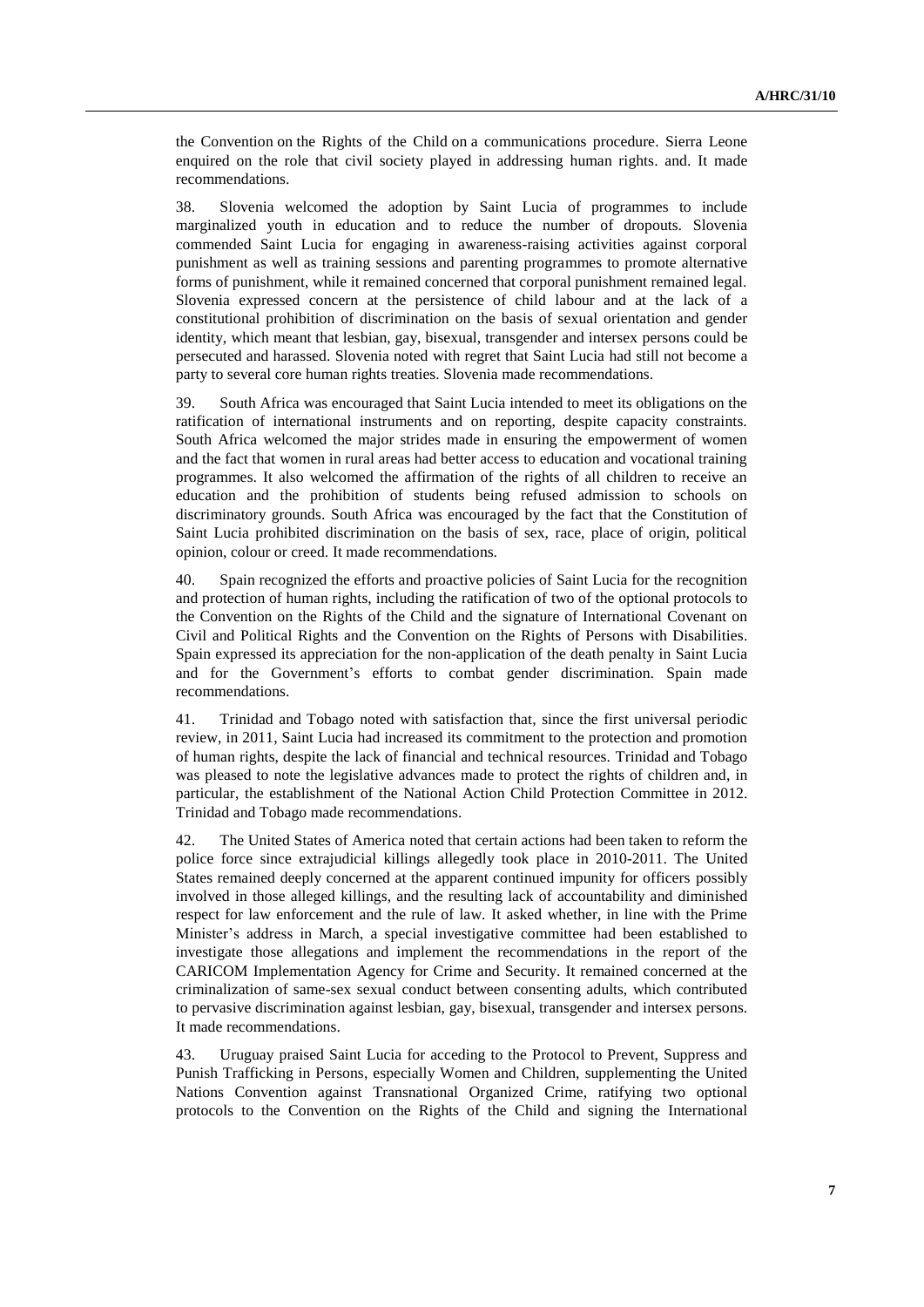Covenant on Civil and Political Rights. It welcomed the efforts of the Government to ensure the full realization of the right to drinking water and the measures adopted on gender equality. It welcomed the promotion of male participation in child care, the efforts to improve access to education and the provision of free obstetric and maternal and child health services. Uruguay made recommendations.

44. The Bolivarian Republic of Venezuela considered that the participation of Saint Lucia in the universal periodic review was a clear demonstration of its commitment to human rights and appreciated the efforts to implement the recommendations accepted during the first review. Saint Lucia had implemented major legislative and administrative measures that had strengthened its framework for protecting human rights, including the accession to the Protocol to Prevent, Suppress and Punish Trafficking in Persons, especially Women and Children, and the subsequent enactment of the law against trafficking. Despite the impact of the economic crisis, Saint Lucia had undertaken initiatives to reduce poverty, such as the programme providing medical aid and care to more than 2,400 poor households. The Bolivarian Republic of Venezuela made recommendations.

45. Algeria appreciated efforts made to improve the economic situation in Saint Lucia, in spite of the consequences of the economic crisis, and to improve social security. It called upon the international community to provide the technical and capacity-building assistance necessary to enable Saint Lucia to take up the challenges related to human rights promotion and protection. Algeria made recommendations.

46. Argentina congratulated Saint Lucia for the 2013 campaign promoting universal and free birth registration. Argentina noted with concern the persistence of sexual abuse of children, despite the measures taken by the authorities. Argentina made recommendations.

47. Armenia appreciated the steps taken to promote women's rights and combat trafficking in persons, as well as the signature and ratification of a number of human rights instruments since the first review of Saint Lucia. Armenia noted that a number of core international human rights instruments and treaties still remained to be ratified. Armenia also noted that, despite some progress in promoting the rights of the child, there were many cases of child abuse and neglect in the country. Armenia made recommendations.

48. Australia commended Saint Lucia for signing the Convention on the Rights of Persons with Disabilities and acknowledged the positive steps taken to reduce poverty and foster economic growth. Australia remained concerned at ongoing sexual and gender-based violence in Saint Lucia, including against minors. It asked about the steps taken to address discrimination on the grounds of sexual orientation and gender identity since the previous periodic review. Australia called on Saint Lucia to promote equality and nondiscrimination. While noting that the death penalty had reportedly not been imposed in Saint Lucia since 1995, Australia expressed concern that the penalty still existed in legislation. Australia made recommendations.

49. Bahamas was pleased to note that, despite the challenges faced by Saint Lucia, significant strides had been made to ensure that the basic human rights of Saint Lucians were protected. Bahamas welcomed the numerous national policies, programmes, plans and initiatives undertaken and envisaged in such critical areas as housing, food security, social protection, education and health. Bahamas noted the positive trajectory on women's empowerment, particularly with respect to the participation of women in politics. Bahamas expressed appreciation for the steps taken by Saint Lucia to establish partnerships, both on a bilateral basis and with various United Nations funds, programmes and specialized agencies, to support government efforts to promote and protect human rights. Bahamas made a recommendation.

50. Barbados noted the severe constraints placed on small States to meet their obligations under the human rights instruments, notwithstanding the paucity of financial,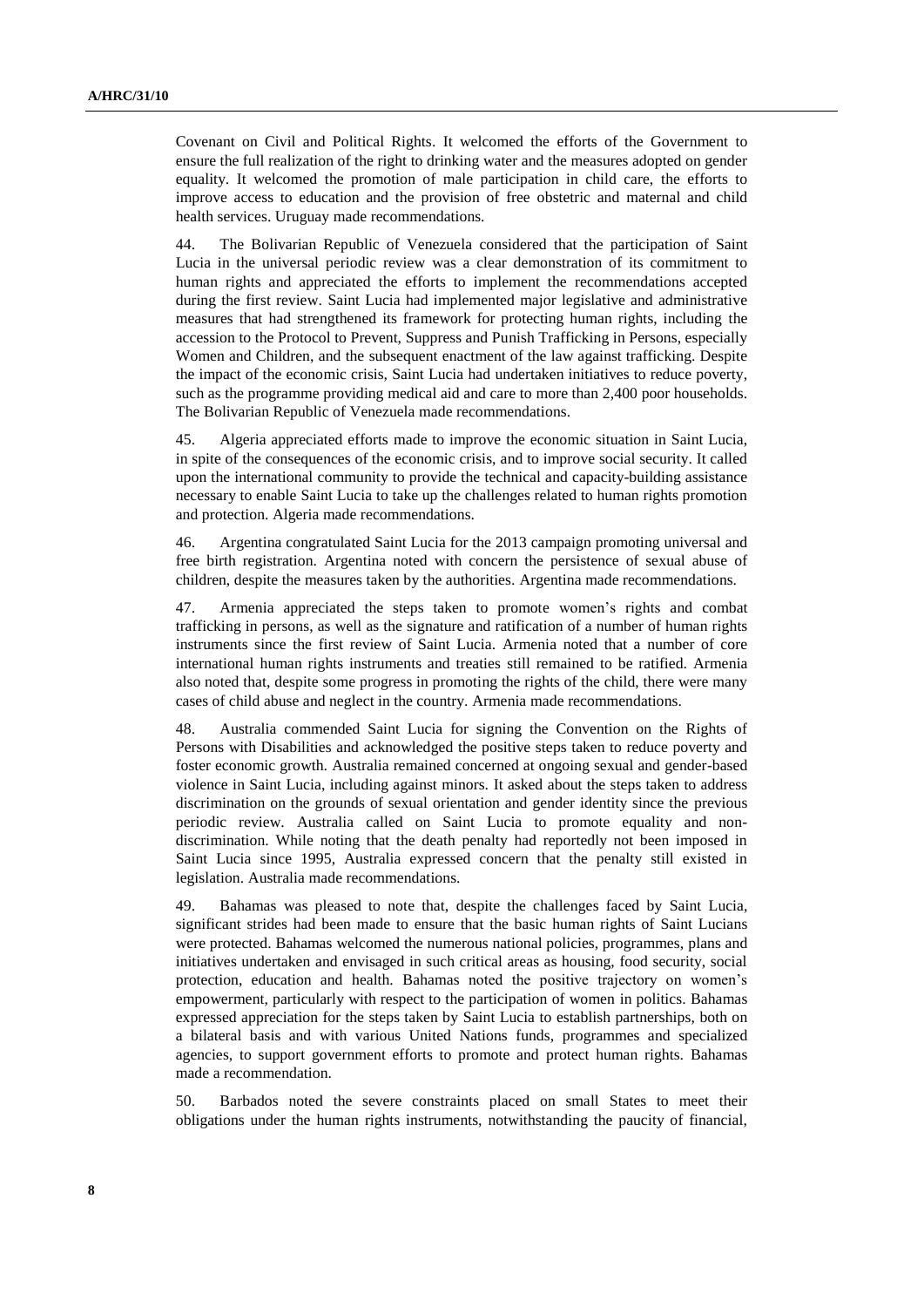administrative and technical resources. Barbados commended Saint Lucia for having a Constitution that afforded all persons protection against violence and applauded the efforts made to bring women, especially women in rural areas, into the mainstream of society by improving their access to educational and vocational training opportunities. Barbados noted the attention given to enhancing the security of citizens with the enactment of the Police Complaints Act, which provides for an independent investigation of cases of excessive use of force alleged by members of the public. Barbados made a recommendation.

51. Maldives expressed its understanding for the challenges and constraints faced by Saint Lucia as a small island developing State and applauded the commendable progress made. It was pleased to see that gender equality had been addressed through numerous initiatives, most notably through education, to ensure women achieve higher levels of empowerment. It congratulated Saint Lucia for its work on ameliorating the health sector, for example the establishment of the National Action Child Protection Committee in 2012. Furthermore, it commended the introduction of the Single Mothers in Life Enhancement Skills programme in 2012 and the National Social Protection Policy in 2015. It appreciated efforts made to address issues related to the education of children. Maldives made recommendations.

52. Canada noted that Saint Lucia had accepted the recommendation made by Canada in the context of the previous universal periodic review to ensure the prompt and thorough investigation of alleged acts of violence against individuals because of their sexual orientation. Canada requested an update on progress in that regard. It made recommendations.

53. Chile drew attention to the implementation of social programmes for improving the quality of life of Saint Lucians, including the implementation of a vast housing programme and the expansion of access to safe water and sanitation. Chile valued the measures to alleviate discrimination against the lesbian, gay, bisexual and transgender population. Chile made recommendations.

54. Colombia noted the commitment of Saint Lucia to implement the recommendations received during the first cycle of the universal periodic review and welcomed the establishment, in 2012, of the National Action Child Protection Committee. It also praised the work to create a universal health insurance. Colombia made available to Saint Lucia its experience in the field of human rights. Colombia made recommendations.

55. Costa Rica recognized the economic and institutional constraints faced by Saint Lucia to meet many of its international obligations and welcomed the constructive spirit of the Government during the universal periodic review. It expressed concern about the underrepresentation of women in political decision-making positions and the weakness of the justice system, which should be strengthened within the framework of a progressive development of human rights institutions. Costa Rica considered that Saint Lucia could benefit from technical assistance and cooperation with the universal human rights system and hoped that the Government would gradually further interact with it, for instance, through the ratification of additional international human rights agreements. Costa Rica made recommendations.

56. Cuba thanked Saint Lucia for its national report, which demonstrated its authorities' commitment to the universal periodic review. Cuba welcomed the efforts made to further improve the economic, social and cultural rights of the population, such as the adoption of a food security policy aimed at reducing hunger and providing greater access to affordable, nutritious and quality food, the policy and national strategic action plan for housing and the continued implementation of the public assistance programme. Cuba noted the progress made to empower women and the increased efforts made to promote and protect the rights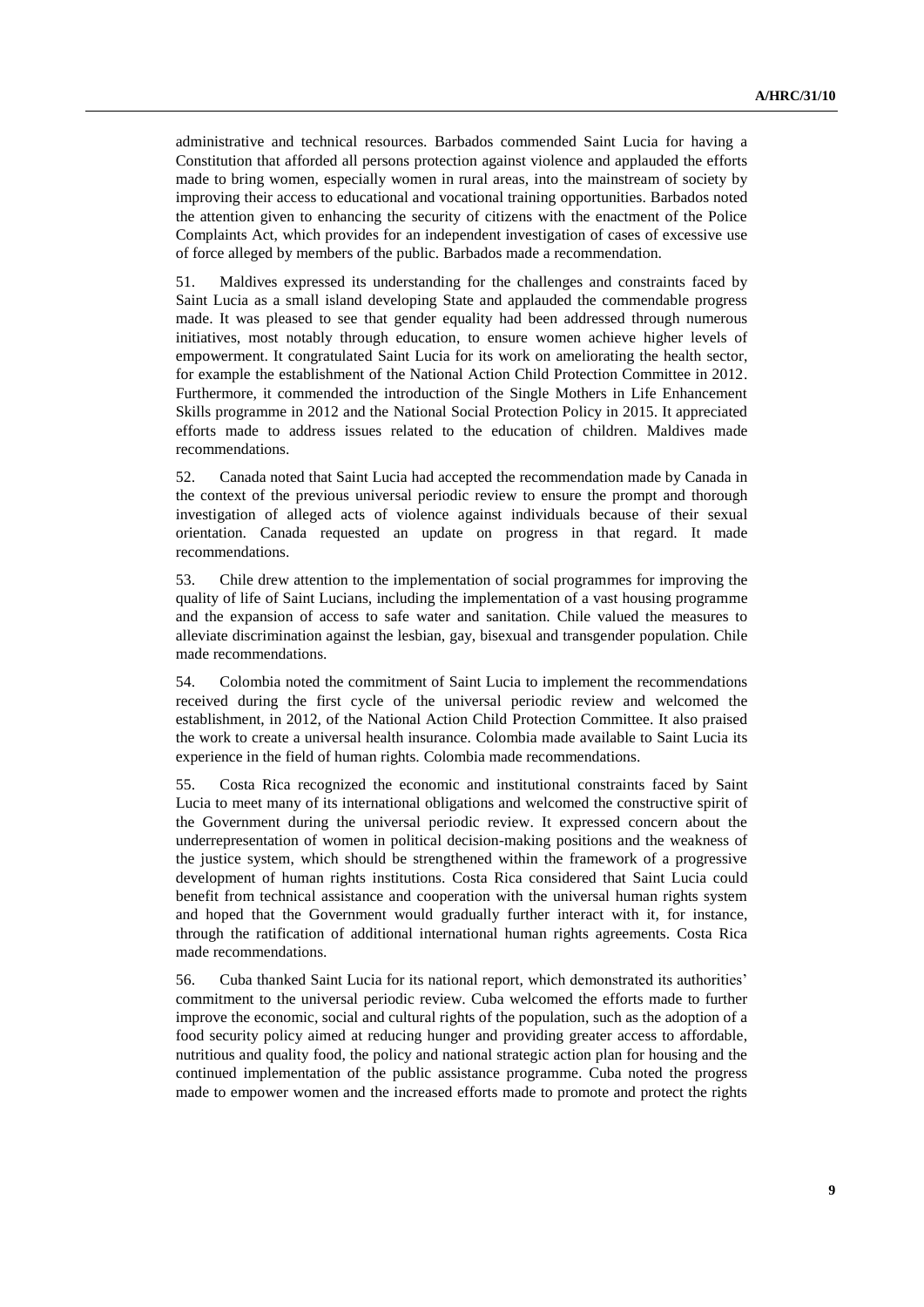of vulnerable groups such as persons with disabilities and the elderly. Cuba made recommendations.

57. Denmark commended Saint Lucia for its engagement in the universal periodic review and for having demonstrated progress in the protection and promotion of human rights since the previous cycle. Denmark noted that Saint Lucia had taken note, during its first review, of the recommendation to ratify the Convention against Torture and Other Cruel, Inhuman or Degrading Treatment or Punishment. Denmark held the strong hope that Saint Lucia would join the 158 States who were currently parties to that Convention. Denmark welcomed the engagement of Saint Lucia in the recent seminar in Costa Rica organized by the Convention against Torture Initiative, and hoped that the Initiative which promoted exchanges and cooperation among Governments — could continue being useful to the Government of Saint Lucia in making progress on that issue. Denmark made recommendations.

58. Djibouti welcomed the progress made in implementing the recommendations accepted by Saint Lucia during the previous universal periodic review and noted the human rights achievements. It encouraged Saint Lucia to implement its National Strategic Plan for Health. Diibouti made recommendations.

59. Ecuador commended the ratification of the Optional Protocol to the Convention on the Rights of the Child on the sale of children, child prostitution and child pornography and the adoption of policies to promote and protect the rights of vulnerable groups, including persons with disabilities and elderly persons. Ecuador praised the Government's efforts to combat extreme poverty, in particular the 2014 policy on food security and nutrition, providing greater access to affordable, nutritious, safe and quality food. Ecuador made recommendations.

60. France made a statement and recommendations.

61. Georgia welcomed the signature by the Government of Saint Lucia of the International Covenant on Civil and Political Rights and of the Convention on the Rights of Persons with Disabilities, and encouraged Saint Lucia to ratify the latter. Georgia commended the efforts of the Government to address difficulties related to access to food. Georgia made recommendations.

62. Germany commended Saint Lucia for ratifying two optional protocols to the Convention on the Rights of the Child and for its efforts to introduce various bills as part of the Family Law and Domestic Violence Legal and Judicial Reform Project of the Organisation of Eastern Caribbean States. Germany expressed concern that consensual sexual activities between adults of the same sex continued to be illegal, even though there seemed to have been no convictions in the recent past. Germany considered it unfortunate that Saint Lucia had failed to raise awareness about discrimination against people on the ground of their sexual orientation, despite accepting a recommendation to do so during its previous review. Germany made recommendations.

63. Ghana applauded Saint Lucia for having accepted, during its previous review, the recommendations to ratify a number of important treaties, including the Rome Statute of the International Criminal Court. Ghana was concerned at reported allegations of extrajudicial killings by the police, as well as of gender-based violence and discrimination against women. Ghana made recommendations.

64. Guatemala welcomed the establishment, in 2012, of the National Action Child Protection Committee; the adoption, in 2010, of a law to combat trafficking; and the adoption, in 2014, of a policy on food security and nutrition. Guatemala shared the view of the Committee on the Rights of the Child regarding the importance of having an independent human rights national monitoring mechanism in accordance with the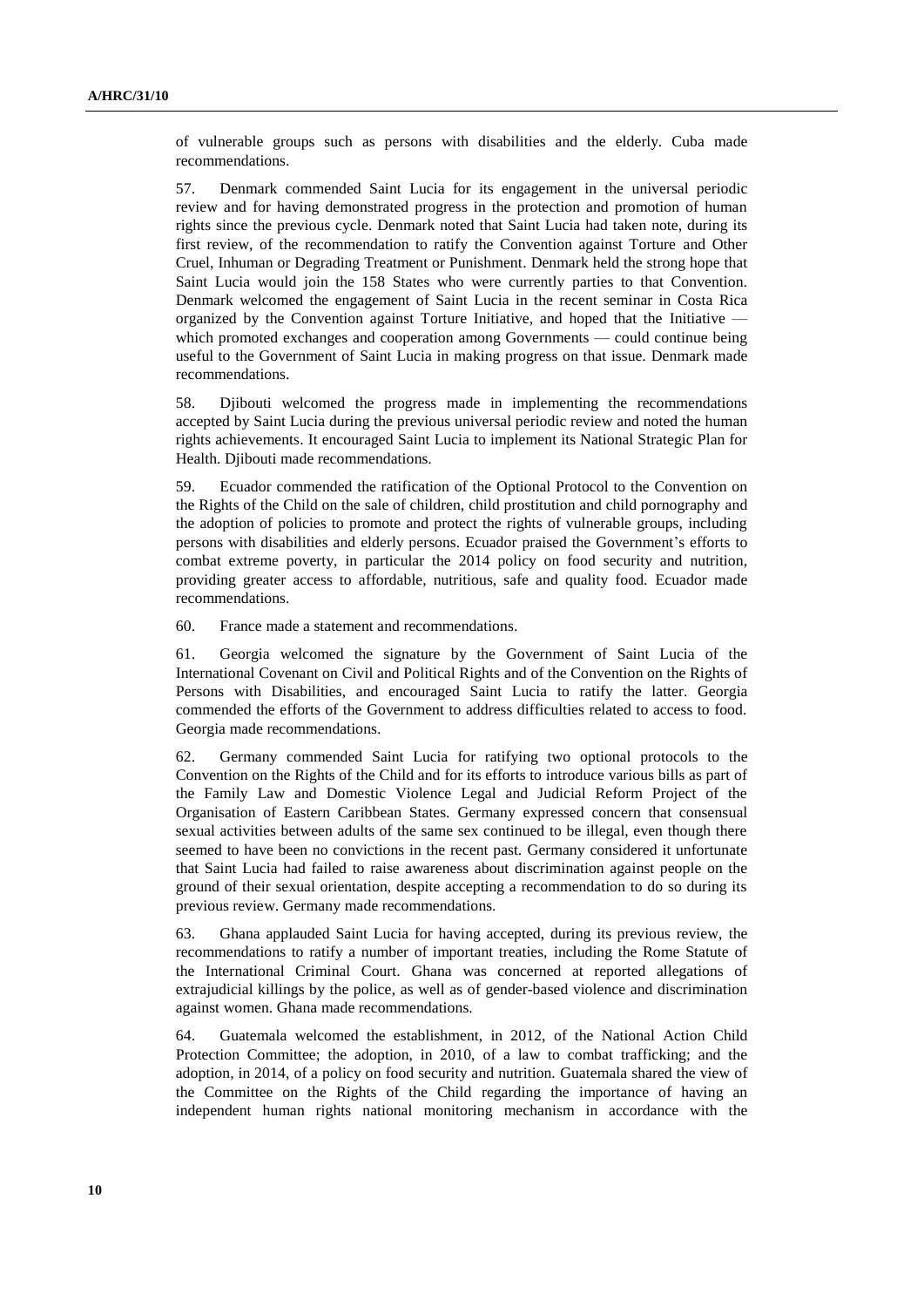principles relating to the status of national institutions for the promotion and protection of human rights (the Paris Principles). Guatemala reiterated the Committee's concern on the situation of children of immigrants, especially undocumented immigrants, as well as the obstacles and discrimination they face. Guatemala made recommendations.

65. Haiti applauded the hard work done by Saint Lucia, despite resource constraints, to advance human rights. It made recommendations.

66. Indonesia commended Saint Lucia for ratifying two optional protocols to the Convention on the Rights of the Child and the Protocol to Prevent, Suppress and Punish Trafficking in Persons, especially Women and Children, as well as for considering the establishment of a national task force on trafficking in persons. Indonesia noted the challenges facing the Government and noted the efforts made to combat acts of torture and cruel, inhuman or degrading treatment, which had become a national priority. Indonesia made recommendations.

67. The Saint Lucian delegation highlighted that the Government had ratified or acceded to five international instruments that had been the object of recommendations during the first review. It recognized that a number of ratifications were still outstanding and expressed the Government's full commitment to completing them in due course. Saint Lucia would continue to welcome the input of friendly States willing to support its efforts towards ratification.

68. The delegation reiterated the commitment of Saint Lucia concerning the rights of the child and its continued efforts to ensure that every child was protected and treated equally.

69. Saint Lucia appreciated comments made by delegations that recognized its limitations and called for support and cooperation from States in achieving full implementation.

70. Ireland appreciated targeted training and awareness-raising campaigns on child sexual abuse and gender equality. It urged Saint Lucia to ratify several core human rights treaties and to request technical assistance to overcome capacity constraints. It also urged Saint Lucia to extend a standing invitation to special procedure mandate holders and to establish a national human rights institution in accordance with the Paris Principles. It expressed concern about reports of extrajudicial killings and about the continued role played by police officers in determining complaints against the police, in line with the Police Complaints Bill. Ireland recognized the legal and constitutional reforms. It encouraged further steps to prohibit discrimination on the basis of sexual orientation and to decriminalize consensual same-sex relations. Ireland made recommendations.

71. Jamaica noted the efforts made to improve access to food, water and housing. It commended Saint Lucia for its determination to address issues related to the reporting and coordination of human rights, by soliciting assistance from the United Nations Development Programme. It applauded initiatives such as the introduction of recorded testimonies of vulnerable witnesses by video link, the planned introduction of a "use-offorce policy" for the police, the launch of a child disability grant and the establishment of a vulnerable persons team within the police and of a national health helpline. Jamaica commended Saint Lucia for utilizing regional mechanisms to pursue its human rights agenda, which demonstrates confidence in expertise available in the Caribbean region and augurs well for the continued sharing of best practices. Jamaica made recommendations.

72. Brazil congratulated Saint Lucia for joining, in 2014, the Zero Hunger Challenge in collaboration with the Food and Agriculture Organization of the United Nations and the Government of Brazil. Brazil believed Saint Lucia was on the right path by gearing its agricultural production to food security, involving all relevant stakeholders from both the public and private sectors. Brazil was pleased that Saint Lucia had signed important human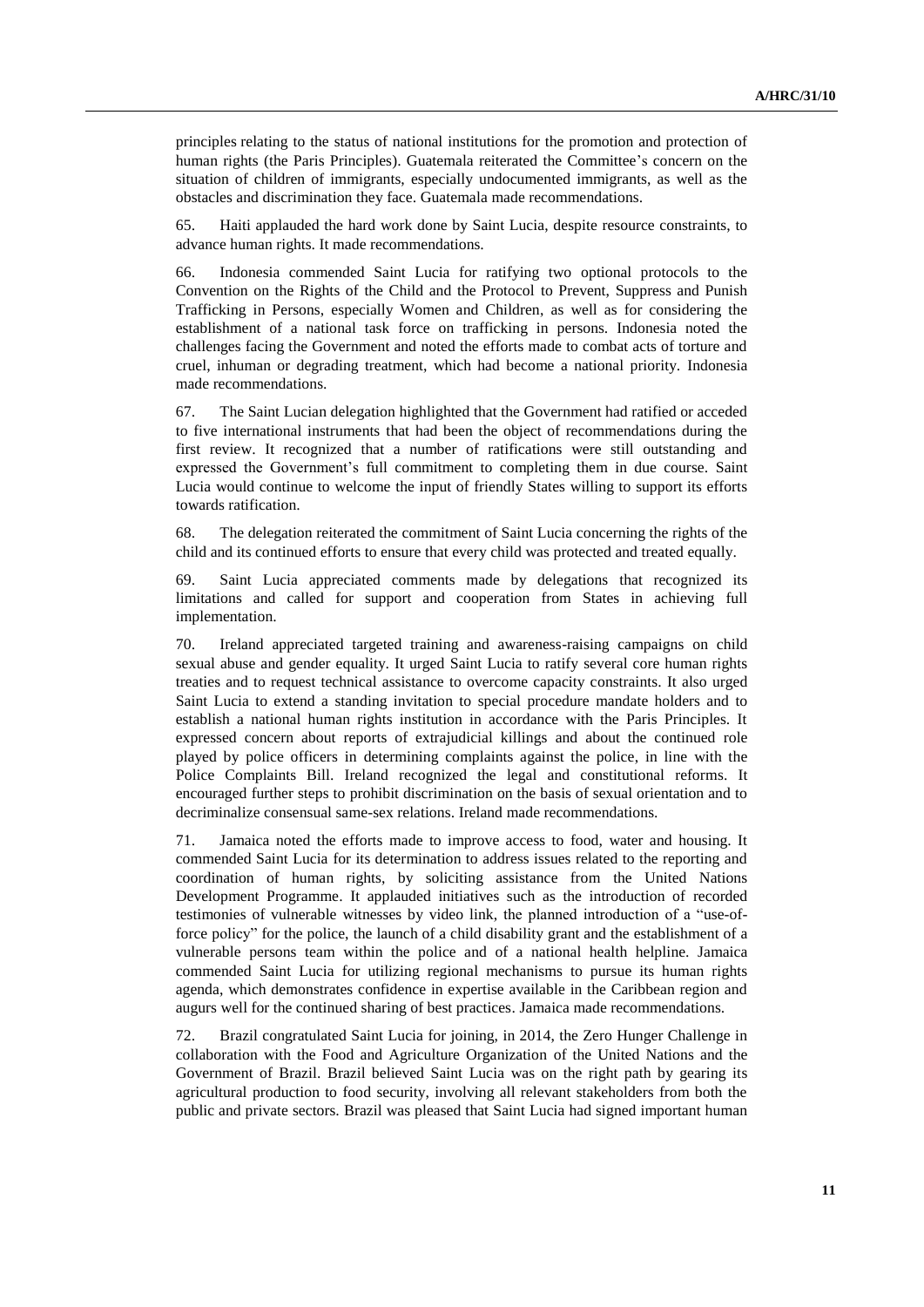rights instruments such as the Protocol to Prevent, Suppress and Punish Trafficking in Persons, especially Women and Children, the International Covenant on Civil and Political Rights and the Convention on the Rights of Persons with Disabilities, and that it had ratified two optional protocols to the Convention on the Rights of Child. Brazil made recommendations.

73. Mexico welcomed the adoption of a social policy to assist vulnerable groups, while recognizing the resource constraints faced by the Government of Saint Lucia. Mexico welcomed the adoption of a food security policy. It noted the efforts to modernize the health infrastructure and to improve access to housing and water supply services. Mexico praised the implementation of the labour code as well as the drafting of bills on the rights of children and domestic violence. Mexico urged Saint Lucia to continue efforts to strengthen the legal system and welcomed the information provided during the interactive dialogue on the parliamentary debate on the death penalty. It made recommendations.

74. Montenegro commended efforts made to strengthen the institutional and strategic human rights framework. It welcomed activities to prevent domestic and gender-based violence through the establishment of a women's support centre for victims and the conduct of awareness-raising campaigns and training programmes aimed at empowering victims, including children, to report sexual offences. In that context, it appreciated the broad multisectoral approach. Montenegro noted the concerns of the Committee on the Rights of the Child and asked Saint Lucia whether action had been taken to effectively monitor the implementation of child labour laws and places of work and to effectively prosecute and punish perpetrators of child exploitation. Montenegro welcomed continued efforts with regards to health. It made recommendations.

75. Morocco welcomed the importance given by Saint Lucia to socioeconomic issues and combating poverty. It noted with appreciation the efforts made to achieve gender equality, improve access to education and vocational training for rural women, protect women victims of domestic violence and improve access to free basic health care for rural women. Morocco made recommendations.

76. Namibia noted the challenges to realizing the right to clean drinking water and wished Saint Lucia success in realizing the joint initiative with Mexico to improve the water situation. It noted the signature of the International Covenant on Civil and Political Rights in 2011 and encouraged Saint Lucia to speed up its ratification. Namibia commended efforts to reduce and eradicate poverty and hunger, especially the short-term employment programme and the feasibility studies on implementing the Zero Hunger Challenge. Namibia made recommendations.

77. The Netherlands expressed concern about some politicians calling for a reinstatement of the death penalty in the light of rising crime rates. It welcomed the importance attached to women's rights, while being concerned that same-sex sexual activities between adults continue to be criminalized and that the persons involved continue to be discriminated. The Netherlands made recommendations.

78. Nicaragua highlighted the progress made to improve the quality of life of Saint Lucians, including through housing and sanitation programmes and through policies on food security and nutrition, employment and social protection. Nicaragua encouraged the Government to continue working on universal enjoyment of human rights in order to eliminate any discrimination against the most vulnerable groups. Nicaragua made recommendations.

79. Panama welcomed the efforts made by the Government, with Mexican assistance, to improve the supply of drinking water for the inhabitants of Dennery district. It noted the 2011 policy and strategic action plan on housing and the programme to solve the challenges associated with the proliferation of unplanned settlements. Panama noted as positive that, in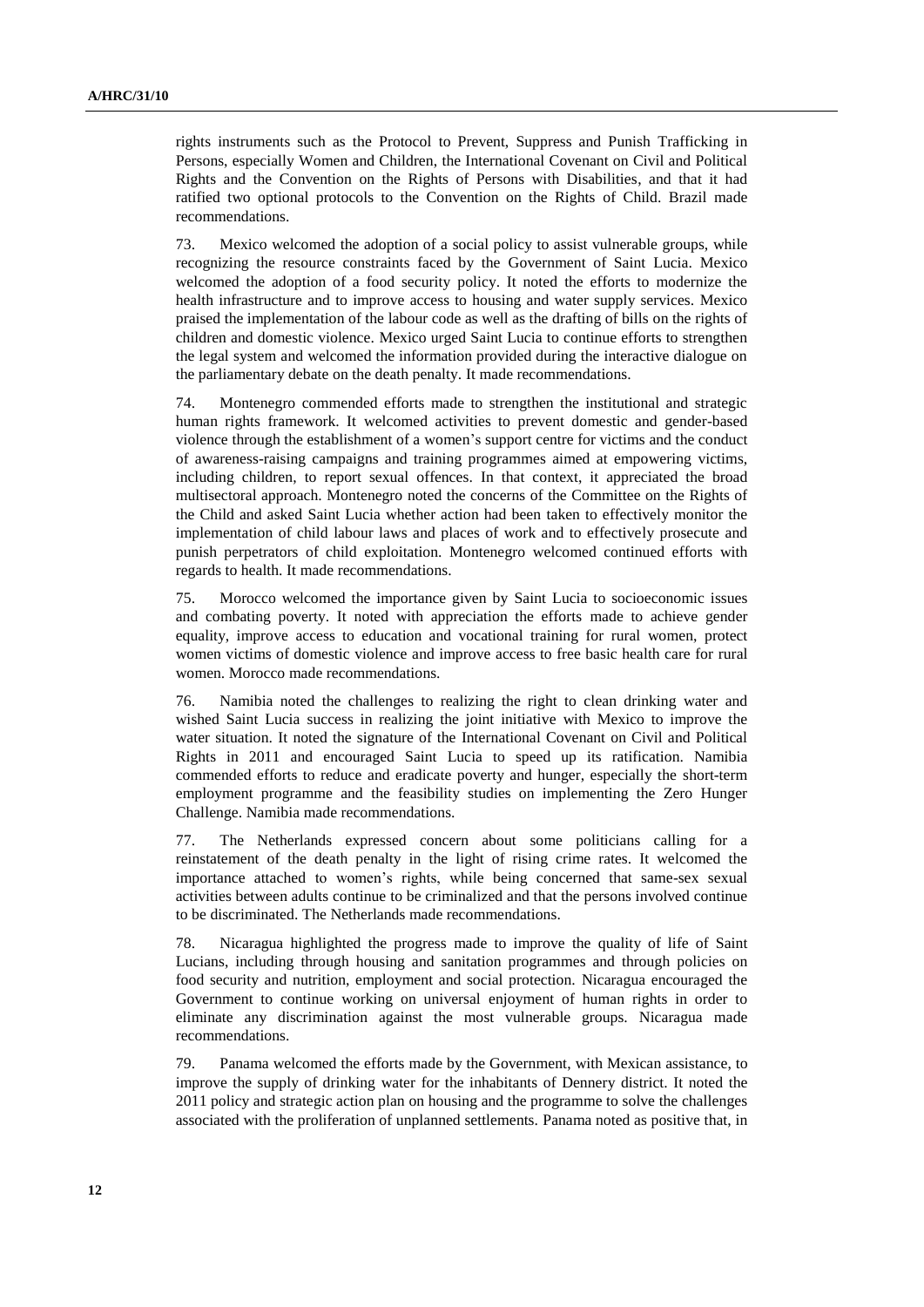August 2015, Parliament considered a report on constitutional reform that addressed issues such as the death penalty and corporal punishment. Panama made recommendations.

80. Paraguay appreciated the willingness of the Government to follow up on the recommendations accepted during the first universal periodic review. Paraguay considered that the inter-institutional consultation launched to prepare the second review was timely and necessary. It welcomed the collaboration with the Governments of Brazil and Mexico to address water and sanitation problems and encouraged Saint Lucia to continue working with other countries and international organizations. It expressed concern over the lack of a national human rights institution and encouraged the Government to consider the possibility of requesting cooperation on a bilateral basis or with OHCHR. Paraguay noted the high number of persons imprisoned before being sentenced and acknowledged the efforts that Saint Lucia had made to address this issue as a priority. Paraguay made recommendations.

81. The Philippines noted with appreciation the ratification of optional protocols to the Convention on the Rights of the Child, the accession to the Protocol to Prevent, Suppress and Punish Trafficking in Persons, especially Women and Children, and the enactment of legislation to criminalize trafficking in persons. It recognized challenges faced by Saint Lucia as a small island developing State vulnerable to climate change and commended its commitment to working with development partners to advance socioeconomic rights. The Philippines appreciated steps taken to address gender parity, including in education, as well as efforts to implement the National Strategic Plan for Health and to introduce reforms in the juvenile justice system. It expressed interest in hearing about the country's experience in human rights education and training of law enforcement officials. The Philippines made recommendations.

82. The United Kingdom of Great Britain and Northern Ireland encouraged a more transparent and timely response from Saint Lucia to the CARICOM Implementation Agency for Crime and Security report into allegations of extrajudicial killings by police officers. It welcomed the approved "use-of-force policy". It encouraged the Government to continue to develop its human rights training for law enforcement officers, to put in place strong channels of oversight, monitoring and communication between police and child protection agencies to develop a more effective response to the abuse of children, to promote a culture of tolerance and to take concrete action to end all discrimination, including gender-based discrimination and discrimination against lesbian, gay, bisexual and transgender people. It made recommendations.

83. The delegation of Saint Lucia acknowledged the comments made by a number of delegations with regard to the impact of climate change. It invited the Working Group to take note of the devastating impact of climate change on a small island developing State like Saint Lucia and the reality that, from time to time, Governments of such States had to reprioritize in order to meet their international commitments and obligations.

84. The delegation wished to place on record the intention of Saint Lucia to take cognizance of the recommendations made and concerns expressed. It considered it a privilege to participate in the universal periodic review process, which it viewed as a fundamental instrument for securing and safeguarding the human rights of all the citizens of the island.

85. The delegation recalled that Saint Lucia was a young democracy, only 36 years old, and that it was at a critical stage of its democratic development. The incorporation of the people-centred 2030 Agenda for Sustainable Development and the process of reforming the Constitution would affect every citizen in Saint Lucia. The Government's yardstick for measuring the success of those processes was to ensure that the benefits to be derived would always be within the reach of its people, for this generation and generations to come.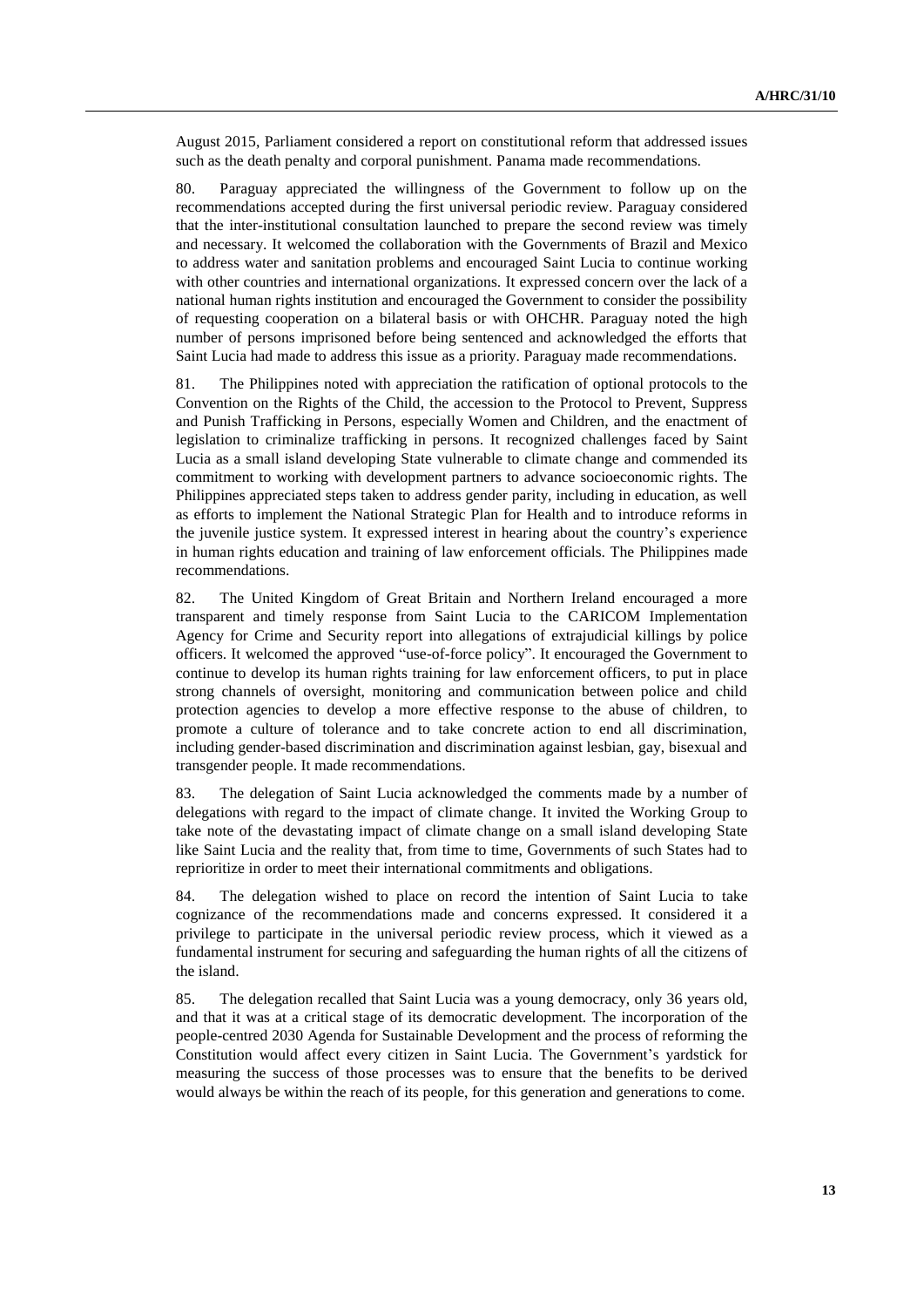86. It was the hope of the delegation that, following the review, there would be an opportunity to engage the international community, including United Nations agencies, on ways and means to assist Saint Lucia in mitigating some of its challenges.

87. The universal periodic review was a useful mechanism to assist Saint Lucia in keeping track of the work that it had already done and highlight areas where obstacles slowed it down.

### **II. Conclusions and/or recommendations**

88. **The following recommendations will be examined by Saint Lucia, which will provide responses in due time but no later than at the thirty-first session of the Human Rights Council, in March 2016:**

88.1 **Ratify the international human rights instruments to which it is not a party and bring its internal legal framework into line with international obligations (Trinidad and Tobago);**

88.2 **Strengthen its efforts to accede to international instruments to which Saint Lucia is not a party yet and strengthen its cooperation with the universal system of human rights in order to promote compliance with its obligations in this area, as previously recommended (Mexico);**

88.3 **Continue considering the ratification of the main human rights instruments to which it is not yet a party (Nicaragua);**

88.4 **Complete the internal procedure necessary for the ratification of the International Covenant on Civil and Political Rights and the Convention on the Rights of Persons with Disabilities, while putting in place the necessary mechanisms to proceed with the signature and ratification of other international human rights agreements that are still pending (Spain);**

88.5 **Ratify human rights conventions, including the International Covenant on Civil and Political Rights, the International Covenant on Economic, Social and Cultural Rights, the Convention against Torture and its Optional Protocol (Sierra Leone);**

88.6 **Fully implement accepted recommendations from the first universal periodic review concerning the ratification of the International Covenant on Civil and Political Rights and its Optional Protocols, the International Covenant on Economic, Social and Cultural Rights and its Optional Protocol, as well as the accession to their inquiry and inter-State complaints procedures, and the Convention on the Rights of Persons with Disabilities (France);**

88.7 **Consider expediting steps to ratify the International Covenant on Civil and Political Rights, the International Covenant on Economic, Social and Cultural Rights, the Convention on the Elimination of All Forms of Discrimination against Women and the Convention on the Rights of Persons with Disabilities, which are treaties that Saint Lucia accepted in the first cycle review to become a party to (Ghana);**

88.8 **Progress in the process of ratification of the International Covenant on Civil and Political Rights, the Convention on the Rights of Persons with** 

<sup>\*\*</sup> Conclusions and recommendations have not been edited.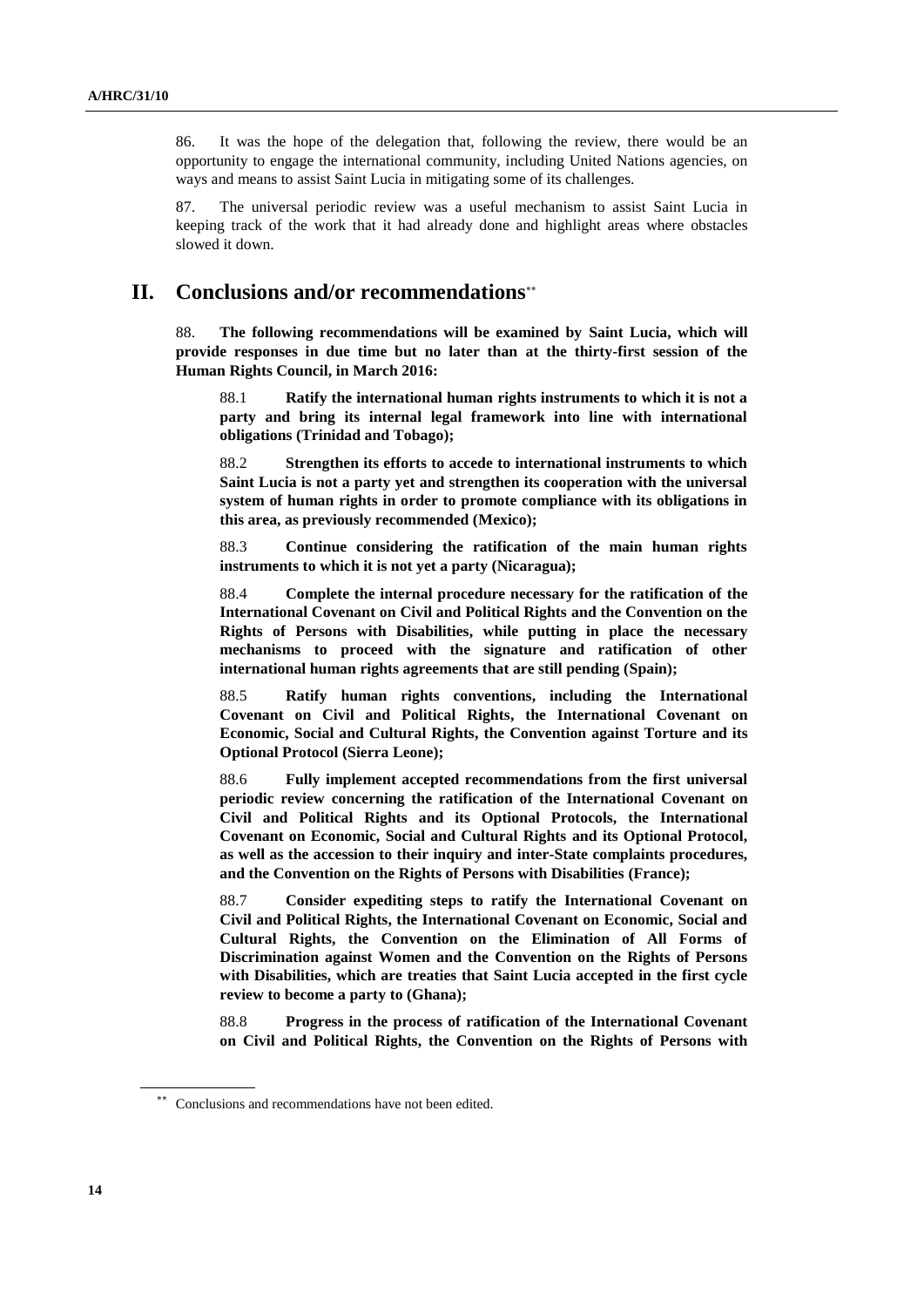**Disabilities and the Optional Protocol to the Convention on the Rights of the Child signed in 2011 (Chile);**

88.9 **Ratify core international human rights instruments, including the International Covenant on Civil and Political Rights and its Optional Protocols, the International Covenant on Economic, Social and Cultural Rights, and the Convention against Torture and its Optional Protocol (Germany);**

88.10 **Ratify and implement the remaining core human rights treaties, in particular the International Covenant on Economic, Social and Cultural Rights, the International Covenant on Civil and Political Rights and the Convention against Torture, as previously recommended (Slovenia);**

88.11 **Swiftly ratify the International Covenant on Civil and Political Rights and the Convention on the Rights of Persons with Disabilities (Portugal);**

88.12 **Ratify the International Covenant on Civil and Political Rights (Georgia) (Paraguay);**

88.13 **Ratify the Second Optional Protocol to the International Covenant on Civil and Political Rights, aiming at the abolition of the death penalty (Montenegro);**

88.14 **Ratify the second Optional Protocol to the International Covenant on Civil and Political Rights (Uruguay);**

88.15 **Establish a formal moratorium with a view to ratifying the Second Optional Protocol to the International Covenant on Civil and Political Rights (Australia);**

88.16 **Sign the Second Optional Protocol to the International Covenant on Civil and Political Rights as well as establish a moratorium on executions with a view to formally abolishing the death penalty (Portugal);**

88.17 **Ratify and implement the Convention on the Rights of Persons with Disabilities (Australia);**

88.18 **Consider ratifying the Convention on the Rights of Persons with Disabilities (Morocco);**

88.19 **Consider ratifying the Optional Protocol to the Convention on the Rights of Persons with Disabilities (Ecuador);**

88.20 **Ratify the International Covenant on Economic, Social and Cultural Rights (Algeria);**

88.21 **Accede to the International Covenant on Economic, Social and Cultural Rights (Paraguay);**

88.22 **Ratify the Convention against Torture and its Optional Protocol, as well as the International Covenant on Economic, Social and Cultural Rights (Chile);**

88.23 **Ratify the Convention against Torture and its Optional Protocol (Costa Rica) (Guatemala) (Uruguay);**

88.24 **Ratify the Convention against Torture (Denmark) (Montenegro);**

88.25 **Further strengthen the efforts to combat acts of torture and cruel, inhuman or degrading treatment, including to consider the ratification of the Convention against Torture (Indonesia);**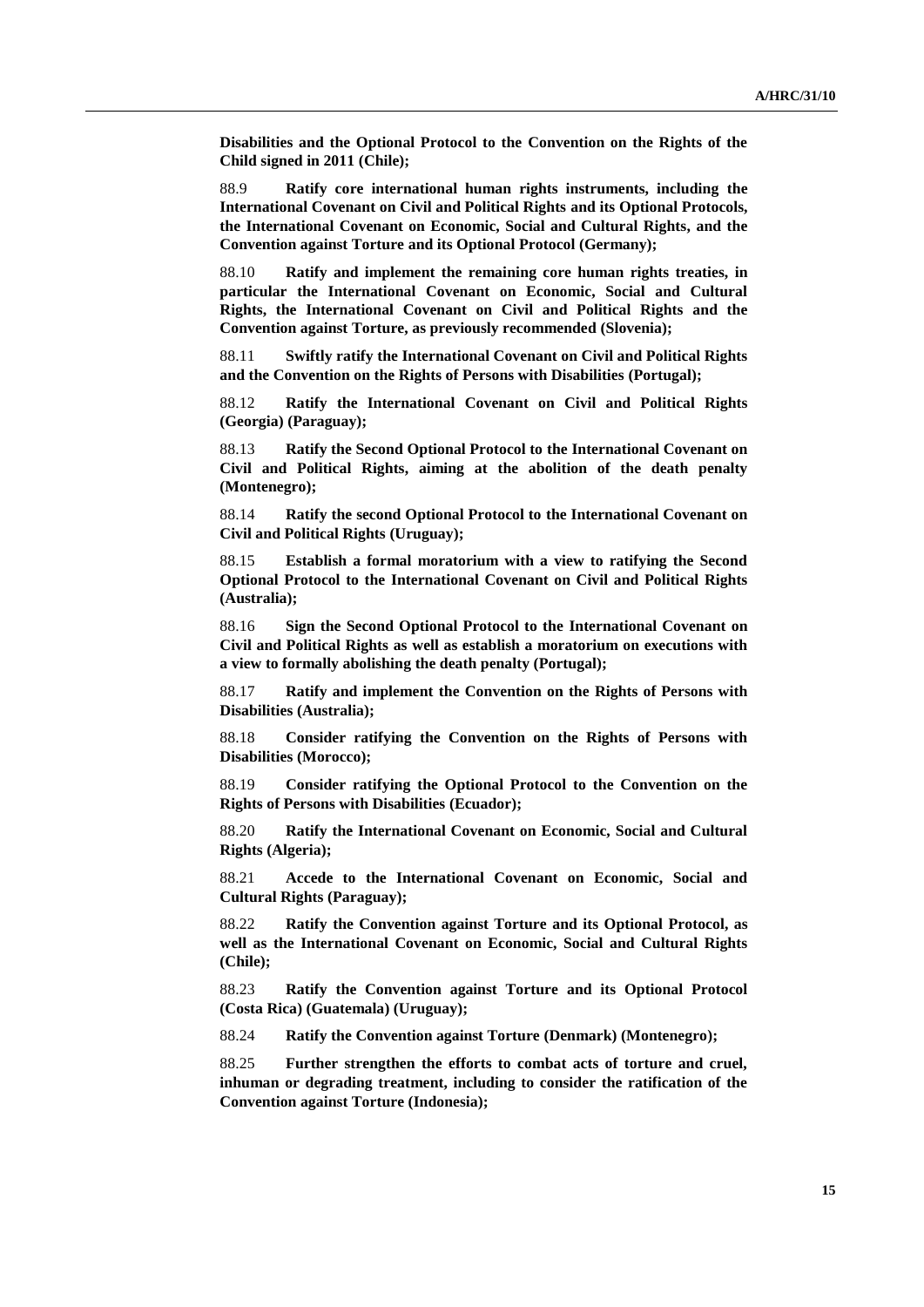88.26 **Ratify the International Convention for the Protection of All Persons from Enforced Disappearance (Uruguay);**

88.27 **Consider ratifying the International Convention for the Protection of All Persons from Enforced Disappearance (Argentina);**

88.28 **Ratify the International Convention on the Protection of the Rights of All Migrant Workers and Members of Their Families (Guatemala);**

88.29 **Ratify the Convention on the Prevention and Punishment of the Crime of Genocide (Armenia);**

88.30 **Fully align its national legislation with the Rome Statute of the International Criminal Court (Portugal);**

88.31 **Take legislative measures to fully implement the provisions of the Convention on the Elimination of All Forms of Discrimination against Women (Namibia);**

88.32 **Bring its laws in line with the Convention on the Rights of the Child (Portugal);**

88.33 **Strengthen implementation of its obligations under the Convention on the Rights of the Child by adopting legislation based on the Organization of Eastern Caribbean States model Children (Care and Adoption) Bill, model Status of Children Bill, and model Child Justice Bill (Canada);**

88.34 **Remove, in the process of legal and constitutional reform, any legal distinction between children born in and outside of marriage; amend its law to ensure that no person may be sentenced to the death penalty for a crime alleged to have been committed as a child; and prohibit corporal punishment in school and care settings as well as in detention (Ireland);**

88.35 **Take legislative measures to ensure non-discrimination against children in all settings and fully implement the provisions of the Convention on the Rights of the Child (Namibia);**

88.36 **Set up a national human rights institution in conformity with the Paris Principles (Sierra Leone);**

88.37 **Establish a national human rights institution in accordance with the Paris Principles (Guatemala) (Mexico);**

88.38 **Establish a human rights institution (Algeria);**

88.39 **Take the necessary measures for the establishment of a National Human Rights Institution (Paraguay);**

88.40 **Continue its efforts in establishing a National Human Rights Institution, in line with the Paris Principles (Indonesia);**

88.41 **Redouble efforts to secure support from the United Nations and international organizations in establishing an independent national human rights institution in line with the Paris Principles (Philippines);**

88.42 **Explore diverse options to improve the coordination of human rights, including, but not limited to, the establishment of a single mechanism such as a National Human Rights Institution (Jamaica);**

88.43 **Strengthen the office of the Ombudsman in the protection of the rights of nationals (Barbados);**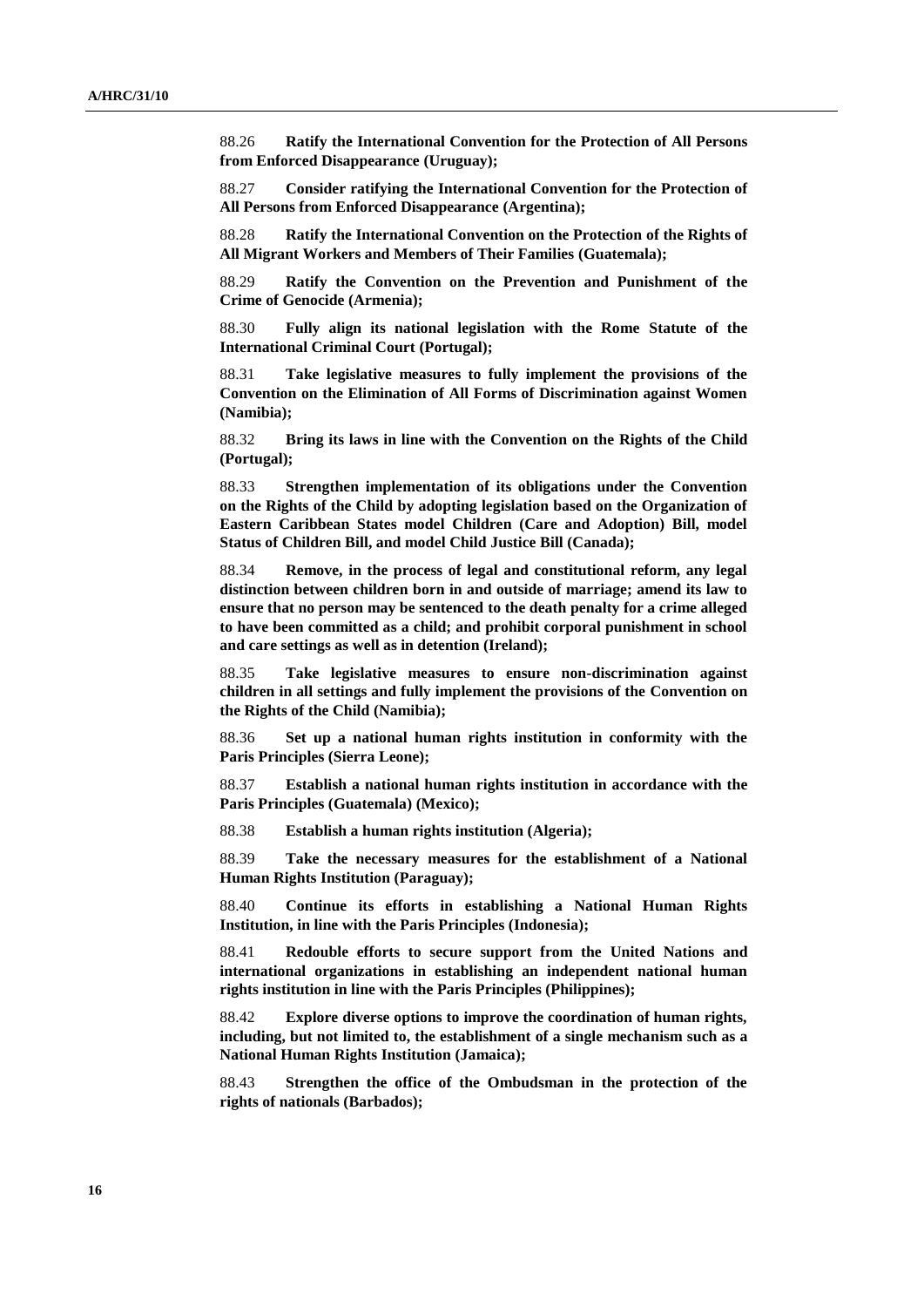88.44 **Continue to successfully promote human rights by reinforcing and increasing the capacity of the Office of the Ombudsman (Haiti);**

88.45 **Provide the National Action Child Protection Committee (NACPC) with sufficient authority and resources to effectively implement and coordinate comprehensive, coherent and consistent child rights policies (Trinidad and Tobago);**

88.46 **Continue its efforts towards protecting the rights of women and children (Morocco);**

88.47 **Extend a standing invitation to the United Nations Special Procedures for human rights (Guatemala);**

88.48 **Seek financial and technical assistance from international sources, including from the OHCHR for implementing international human rights obligations and for facilitating human rights training and education (Sierra Leone);**

88.49 **Continue to avail itself of bilateral and international partnerships, including with various United Nations Funds, Programmes and Specialized Agencies, in areas which prove beneficial to the country (Bahamas);**

88.50 **Intensify its direct engagement with the OHCHR in order to ensure that the country receives coherent, appropriate, tailor-made assistance from the United Nations as a whole (Jamaica);**

88.51 **Engage closely with civil society in the follow-up on the recommendations of the Human Rights Council (Trinidad and Tobago);**

88.52 **Establish a system for monitoring international recommendations (Paraguay);**

88.53 **Enact comprehensive legislation that fully guarantees the application of the principle of non-discrimination and ensure the full enjoyment of all human rights by every member of society (South Africa);**

88.54 **Mainstream gender equality policies in the education sector, ensuring that gender issues and sensitivity training become an integral, substantive and mandatory component of all teacher training at all levels (South Africa);**

88.55 **Review the effectiveness of government mechanisms intended to support the achievement of gender equality (South Africa);**

88.56 **Systematically adopt policies that promote gender equality in the education sector and ensure that gender issues are included in education as an integral, substantive and mandatory component of the training of teachers and students in all levels (Panama);**

88.57 **Take active measures to review its national legislation with the aim of eliminating existing gender-based discriminatory provisions (Namibia);**

88.58 **Ensure the implementation of gender equality policies, including through mainstreaming gender equality training in the education sector (Slovenia);**

88.59 **Strengthen the fight against discrimination based on sexual orientation or gender identity (France);**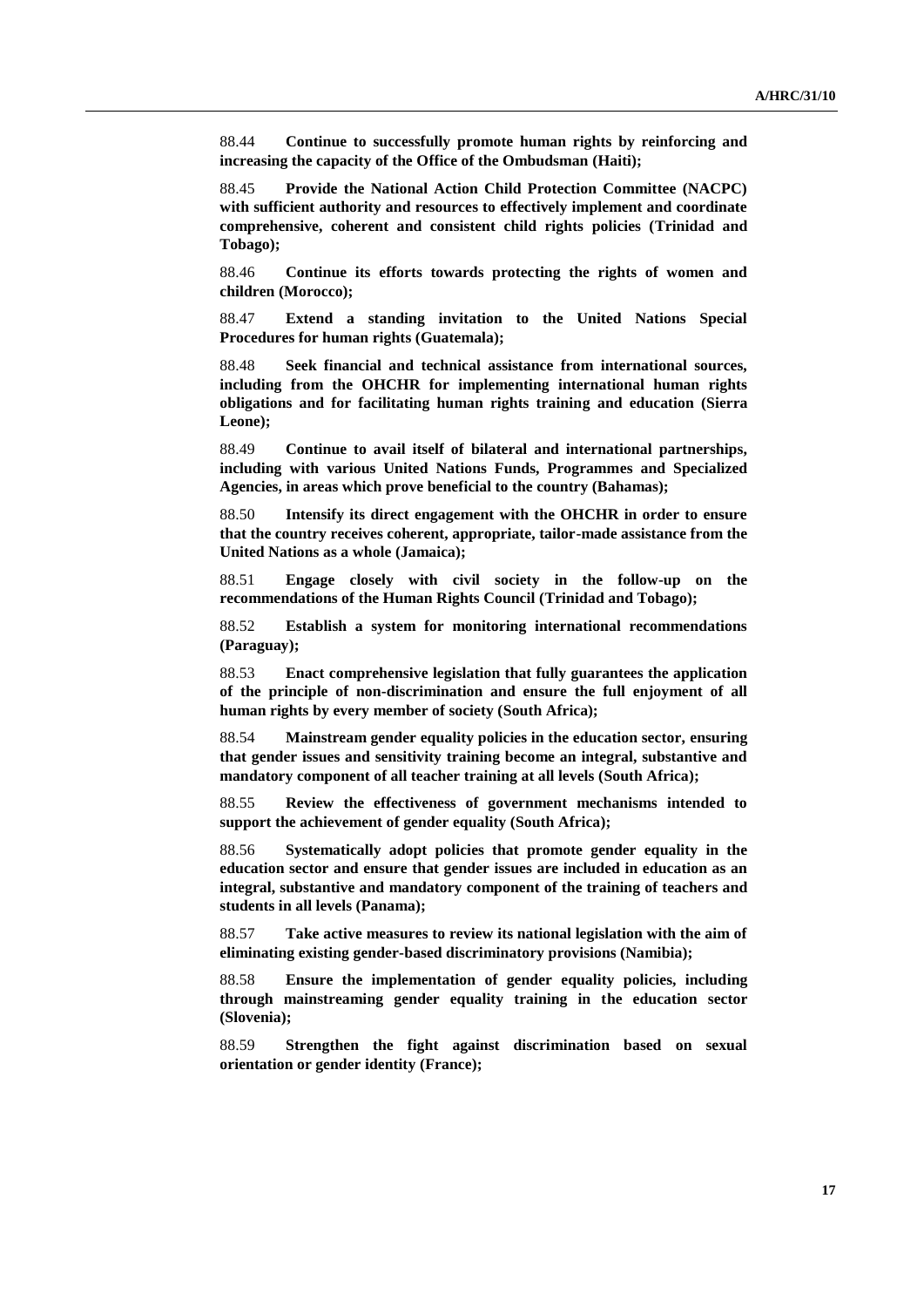88.60 **Adopt legislation prohibiting discrimination on the basis of sexual orientation and gender identity and repeal all legal provisions criminalizing sexual acts between consenting adults of the same sex (Slovenia);**

88.61 **Repeal all legislation which may discriminate against lesbian, gay, bisexual, transgender and intersex persons (Australia);**

88.62 **Introduce legal and practical measures aimed at eliminating discrimination against lesbian, gay, bisexual, transgender and intersex persons, including by raising public awareness of the issue, by passing appropriate antidiscrimination legislation and by repealing discriminatory legislation (Germany);**

88.63 **Take effective measures towards the prohibition of discrimination on the basis of sex, sexual orientation and gender identity, and holding accountable individuals responsible for acts of violence committed against lesbian, gay, bisexual, transgender and intersex persons (Brazil);**

88.64 **Engage with civil society organisations representing lesbian, gay, bisexual, transgender and intersex persons to implement education on human rights and anti-discrimination awareness-raising programmes, as well as reviewing legislation that is discriminatory to lesbian, gay, bisexual, transgender and intersex persons and arbitrarily interferes with the right to privacy, as it encourages stigmatisation of such persons (Netherlands);**

88.65 **Implement the recommendations of its Constitutional Reform Committee and establish separate legislation to prohibit discrimination on the basis of sexual orientation (Canada);**

88.66 **Decriminalize consensual sexual relations between consenting adults of the same sex (Spain);**

88.67 **Decriminalize same-sex sexual conduct between consenting adults by reforming the penal code (United States of America);**

88.68 **Repeal laws and Penal Code provisions prohibiting and punishing consenting sexual relations between adults of the same sex (Uruguay);**

88.69 **Repeal all provisions criminalizing sexual relations between consenting adults of the same sex, and incorporate sexual orientation as a basis for unlawful discrimination in all areas of labour legislation (Chile);**

88.70 **Carry out campaigns of awareness and promotion of social change in relation to non-discrimination on the grounds of sexual orientation aimed, inter alia, to avoid homophobic aggression (Spain);**

88.71 **Carry out education and awareness-raising programs on the human rights of lesbian, gay, bisexual, transgender and intersex persons (Uruguay);**

88.72 **Establish an official moratorium on executions with a view to the definitive elimination of the death penalty from the legislation (Spain);**

88.73 **Take measures aimed at the abolition of the death penalty in law and commit to this abolition at the international level, particularly by voting in favour of General Assembly resolutions prescribing a moratorium on this punishment (France);**

88.74 **Take concrete steps aiming at abolishing the death penalty and, in the meantime, establish a moratorium on the practice, while engaging in**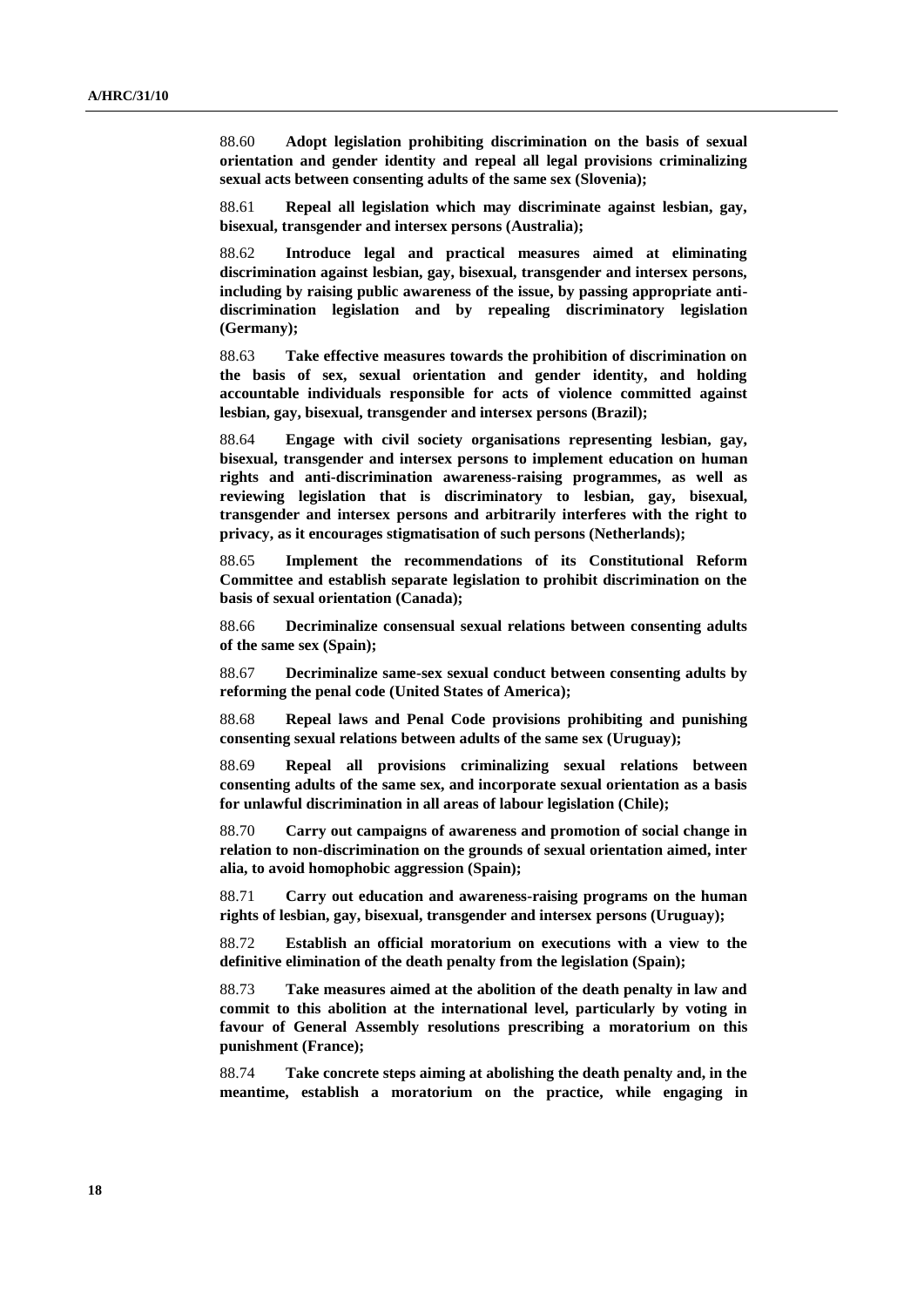**awareness-raising campaigns on human rights, with a particular emphasis on the incompatibility between the death penalty and human rights (Brazil);**

88.75 **Continue its efforts to adopt necessary measures to abolish the death penalty (Mexico);**

88.76 **Take all necessary steps to formally abolish the death penalty (Netherlands);**

88.77 **Formally declare the moratorium or abolition of the death penalty (Paraguay);**

88.78 **Implement legislative measures to ensure that persons under 18 years of age cannot be subject to receiving the death penalty (Costa Rica);**

88.79 **Adequately implement its legislative framework addressing domestic and sexual violence, ensuring the inclusion of provisions on marital rape, as well as a specific definition of violence against women, as distinct from intrafamily, family or domestic violence (Portugal);**

88.80 **Continue with the awareness campaigns against gender discrimination, domestic violence and sexual assault and establish mechanisms to effectively act against these sorts of aggressions (Spain);**

88.81 **Implement the recommendations of the Director of Public Prosecutions and adopt legislation allowing for prosecution of perpetrators of domestic violence without victim-lodged complaints (Canada);**

88.82 **Enact law to allow government authorities to independently prosecute alleged perpetrators of domestic and sexual violence (Haiti);**

88.83 **Continue its efforts to combat domestic violence and gender-based violence (Colombia);**

88.84 **Adopt measures reinforcing the fight against domestic violence (France);**

88.85 **Take legal and practical steps to protect women and children from domestic violence, for example by prohibiting corporal punishment of children in all settings, including the home (Germany);**

88.86 **Take all necessary measures to eliminate, in law and in practice, violence against women and corporal punishment of boys and girls (Mexico);**

88.87 **Take all the necessary measures to finalize the draft law related to domestic violence and children's rights, and submit it to the Council of Ministers for adoption (Panama);**

88.88 **Better protect women and children from violence, including by: reviewing child protection systems; amending the Criminal Code to include a provision on marital rape; and prosecuting all alleged perpetrators of sexual and domestic violence (United Kingdom of Great Britain and Northern Ireland);**

88.89 **Continue to strengthen its human rights infrastructure by adopting legislation and programs that would protect women and children from domestic violence and other forms of abuse, in line with international standards (Philippines);**

88.90 **Increase efforts to seek assistance in establishing a centralized data registry, especially data on violence against women and children (Haiti);**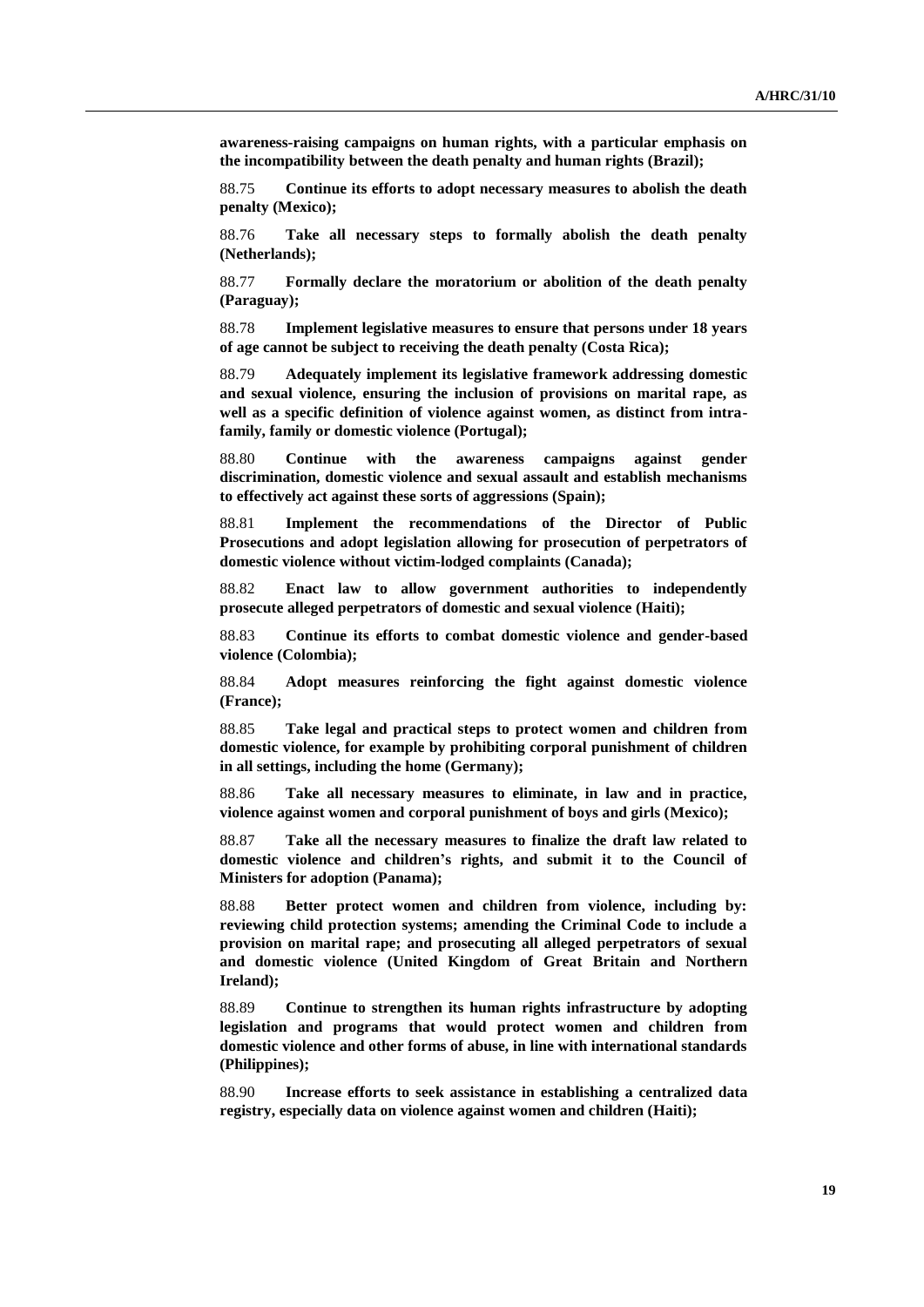88.91 **Continue its efforts to ensure that all cases of child sexual abuse are reported before the justice, as well as the offer of complaint procedures that are effective, easily accessible and of a confidential nature for the victims (Argentina);**

88.92 **Take steps to combat child abuse and child labour (Armenia);**

88.93 **Strengthen its efforts to combat sexual exploitation of and sexual violence against children (Djibouti);**

88.94 **Adopt legislation explicitly prohibiting corporal punishment of children, as previously recommended (Slovenia);**

88.95 **Implement measures to prohibit corporal punishment of children in schools (Costa Rica);**

88.96 **Ensure the implementation of child labour laws, including by strengthening effective monitoring (Slovenia);**

88.97 **Adopt additional measures and programmes to prevent child labour (Slovenia);**

88.98 **Review criminal justice procedures in order to reduce the length of detention without trial by undertaking a comprehensive review of remand cases and giving priority to the establishment of new Halls of Justice before the date of the next review (United Kingdom of Great Britain and Northern Ireland);**

88.99 **Investigate fully the reported extrajudicial killings by the Police and bring any persons found guilty to justice (Sierra Leone);**

88.100 **Provide oversight to ensure investigation and prosecution as appropriate against police officers alleged to have been involved in extrajudicial killings (United States of America);**

88.101 **Take urgent measures to investigate all allegations of extrajudicial killings by law enforcement agencies with a view to bringing the perpetrators to justice (Ghana);**

88.102 **Establish a special committee to oversee the implementation of the CARICOM Implementation Agency for Crime and Security report recommendations (United States of America);**

88.103 **Take immediate and concerted actions to fully investigate and prosecute all reports of extrajudicial killings, including re-examination of investigations disposed of before the CARICOM Implementation Agency for Crime and Security report, in order to hold the perpetrators accountable; and establish mechanisms for fully independent oversight of the police service (Ireland);**

88.104 **Promptly follow up on the findings of the independent investigation into extrajudicial police shootings over the period 2010-2011 in order to hold those responsible to account and to ensure rule of law (Canada);**

88.105 **Continue strengthening the sensible programs fighting poverty and social inequality (Bolivarian Republic of Venezuela);**

88.106 **Promote citizen and community participation in poverty alleviation programs currently being developed (Nicaragua);**

88.107 **Expand and develop its social programs with a special emphasis on the most disadvantaged persons, especially women and children (Chile);**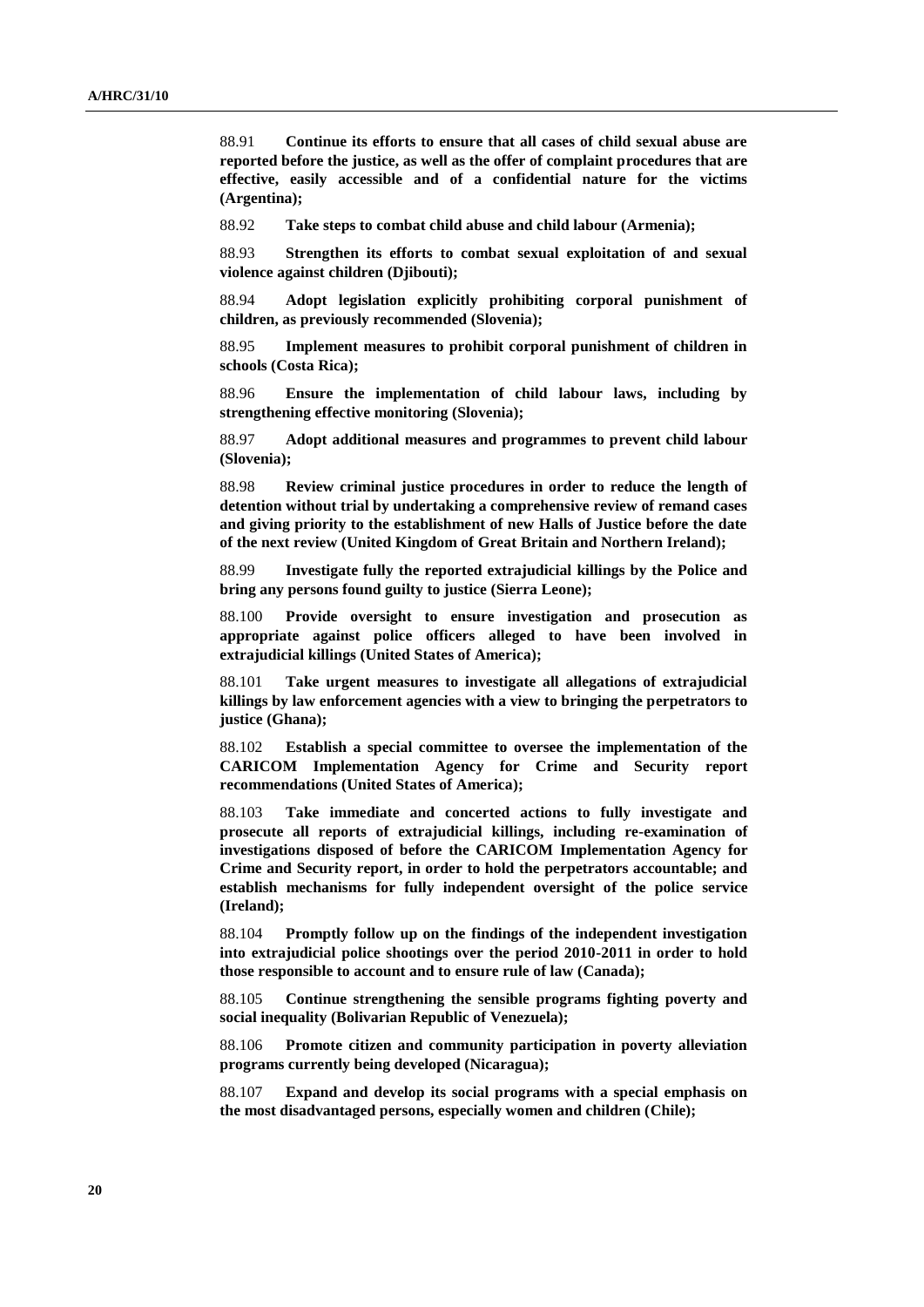88.108 **Accelerate efforts under the Food and Nutrition Security Policy, aimed at reducing hunger by increasing access to affordable, nutritious, safe and quality food (Georgia);**

88.109 **Continue implementing the National Policy on Social Protection to ensure that sustainable development in Saint Lucia is inclusive and equitable (Cuba);**

88.110 **Keep its efforts for the proper implementation of social security programs (Ecuador);**

88.111 **Continue consolidating its health system, particularly in the motherchild area (Bolivarian Republic of Venezuela);**

88.112 **Implement the National Strategic Health Plan in order to ensure that all people, regardless of their socioeconomic status, have access to a basic set of effective, efficient and quality health services (Cuba);**

88.113 **Take measures to facilitate the treatment, education, aftercare and social reintegration of drug abusers, as an alternative to deprivation of liberty, and in penitentiary centres (Colombia);**

88.114 **Keep the important impetus given to the National Plan of educational development, with particular emphasis on the most vulnerable social sectors (Bolivarian Republic of Venezuela);**

88.115 **Continue its efforts to further the promotion of education (Djibouti);**

88.116 **Enhance efforts to provide access to quality education for all (Maldives);**

88.117 **Continue its efforts to promote gender equality in the education sector (Colombia);**

88.118 **Adopt and implement a National Policy for persons with disabilities (Maldives);**

88.119 **Adopt and implement a national policy project aimed at persons with disabilities, especially ensuring the effective rights of children with disabilities and their participation in all spheres of society (Panama);**

88.120 **Take into account the rights of children in climate change strategies (Costa Rica);**

88.121 **Continue to develop and implement successful climate change mitigation and adaptation policies and practices (Haiti).**

89. **All conclusions and/or recommendations contained in the present report reflect the position of the submitting State(s) and/or the State under review. They should not be construed as endorsed by the Working Group as a whole.**